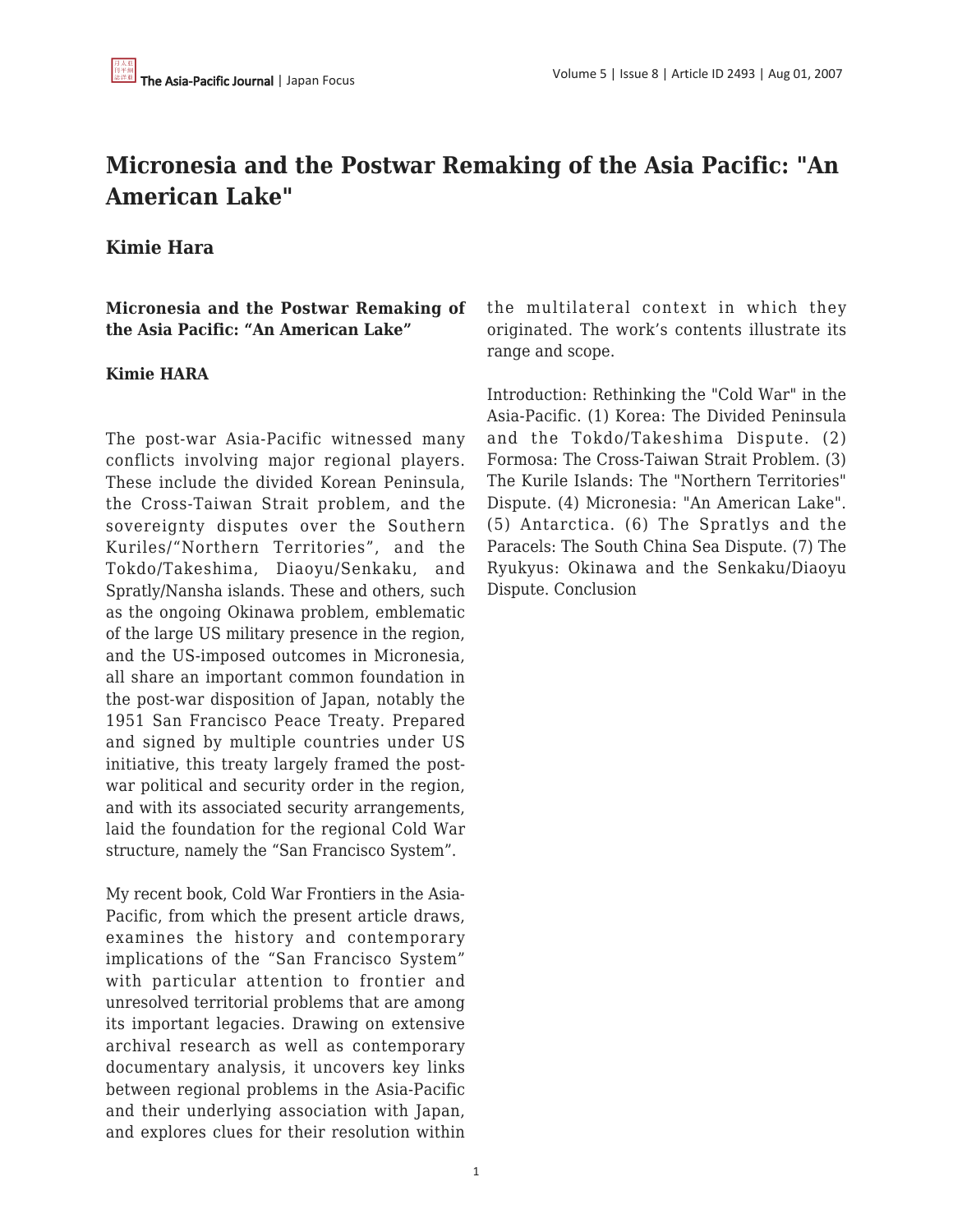



Cold War Frontiers in the Asia-Pacific: Divided Territories in the San Francisco System

#### **Micronesia: "An American Lake"**

(d) Japan renounces all right, title and claim in connection with the League of Nations Mandate System, and accepts the action of the United Nations Security Council of April 2, 1947, extending the trusteeship system to the Pacific Islands formerly under mandate to Japan.[1]

The territories disposed in Article 2 (d) of the San Francisco Peace Treaty were the Pacific Islands formerly under League of Nations mandate to Japan, commonly known as Micronesia. On April 12, 1947, the United Nations Security Council decided to create the Trust Territory of the Pacific Islands (TTPI) by placing them under its strategic trust, with the USA as the administrative authority. The TTPI was one of eleven trusteeships established by the UN after the Second World War, but the only one designated a "strategic area". Japan, not a member of the UN at that time, accepted the decision in the Treaty.

Trusteeship is a transitional arrangement preceding self-government, not a final disposition of territorial sovereignty. In this sense, the Peace Treaty left an "unsolved problem" with Micronesia, as with the other territories disposed of in it. However, the "problem" of sovereignty was settled in the 1990s. In 1994, with the independence of Palau the last, all UN trust territories disappeared from the globe. These islands are currently three sovereign states --- the Federated States of Micronesia (FSM), the Republic of Marshall Islands (RMI) and Republic of Palau (ROP) -- and a US territory, the Commonwealth of the Northern Mariana Islands (CNMI).

However, some problems remain over the status of these islands. The FSM, RMI and ROP joined the UN, thus becoming members of the international community. However, they are also in a status of "Free Association" with the USA, their former administrative authority. Under Free Association they are deemed sovereign, but the USA is granted particular powers in defense and security in return for economic assistance. Thus, according to Gary Smith, "while 'sovereign', they are less than independent."[2] In addition, the CNMI, a US territory, has neither control over its 200 nautical-mile Exclusive Economic Zone, nor representation in Congress.

Micronesia encompasses over 2,000 islands, fewer than 100 of which are inhabited, spread across an ocean area from 1º to 20º N. latitude and from  $130^{\circ}$  to  $170^{\circ}$  E. longitude covering some 3,000,000 sq. miles (7.7 million sq.km)., larger than the US mainland. The land area, however, totals only 687 square miles (1760 sq.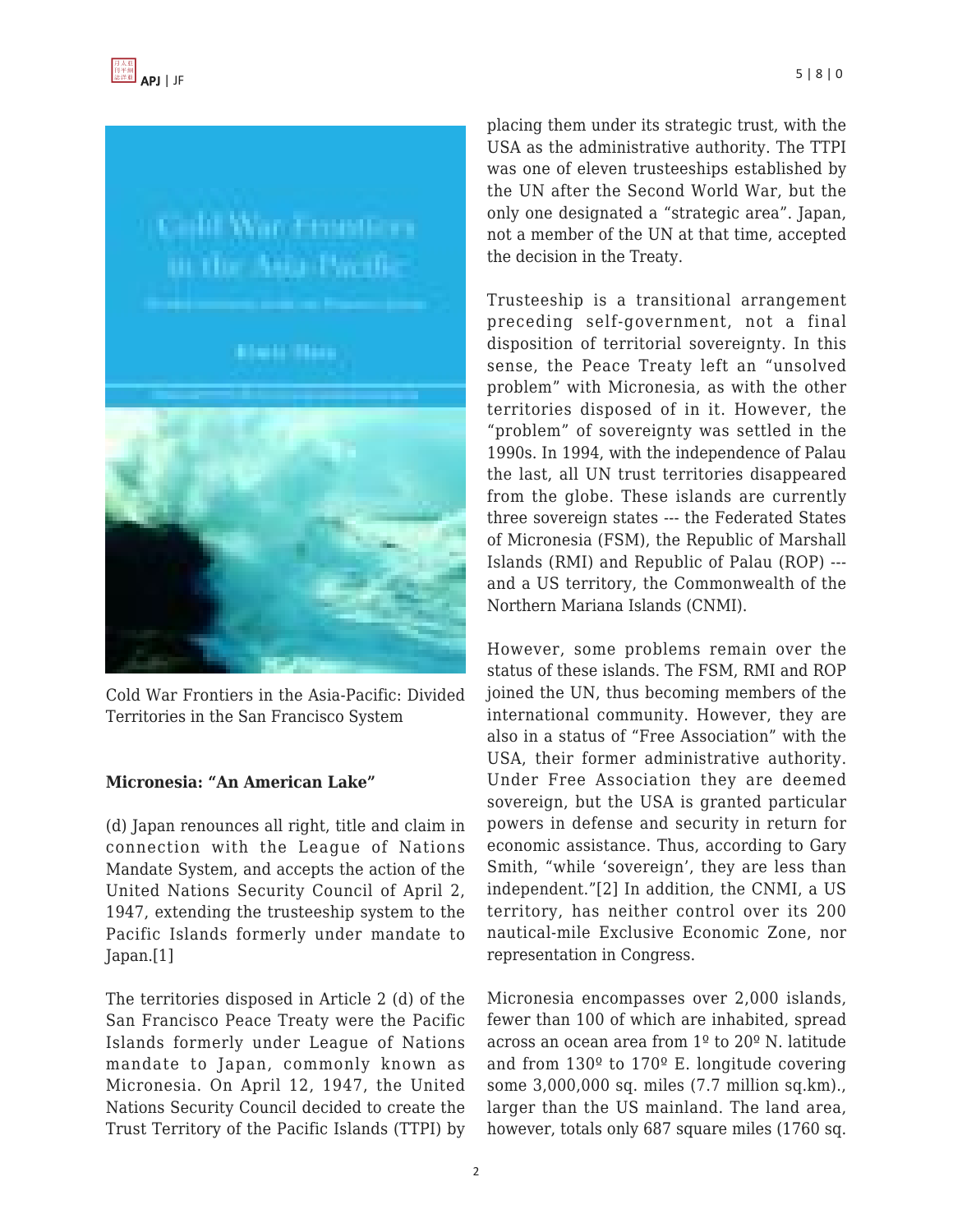

km), less than half the area of Rhode Island, the smallest state in the USA.[3] Since the Spanish proclaimed sovereignty over the Marianas in 1564, they have known four foreign rulers, Spain, Germany, Japan and the USA, the last two under the general supervision of the League of Nations and United Nations respectively.



Treatment of Micronesia in the Peace Treaty is based on "the action of the United Nations Security Council of April 2, 1947". Therefore, this article focuses on the events leading up to the 1947 UN action. [Unless specified, e.g., as "Federated States of Micronesia (FSM)", the terms "Micronesia", "Japanese Mandated Islands" and "Trust Territories of the Pacific Islands (TPPI)" here indicate the same geographical area.]

### **FROM YALTA BLUEPRINT TO SAN FRANCISCO SYSTEM: THE COLD WAR AND MICRONESIA**

### **Micronesia in the Yalta Blueprint - UN Trusteeship**

Micronesia's sovereignty did not belong to Japan, which received a League of Nations mandate over these former German possessions under the 1919 Treaty of Versailles. The December 1943 Cairo Declaration implicitly referred to Micronesia in stipulating that "Japan shall be stripped of all the islands in the Pacific which she has seized or occupied since the beginning of the First World War in 1914."

American occupation of the islands was complete before the Yalta Conference of February 1945. Beginning with invasion of the Marshalls, it was completed by a sweep through the northern Marianas by mid-1944.[4] Among agreements made at Yalta, relevant to the post-war disposition of these islands, were those on the UN and post-war trusteeship.



132. Winston Churchill, Franklin D. Roosevelt and Joseph Stalin meet at the Yalta Conference. (national archives)

The UN was established in 1945 as successor to the League of Nations, with the objective of restoring international order after the Second World War. The name "United Nations" was coined by President Roosevelt in 1941 to describe the countries fighting against the Axis, and was first used officially in January 1942, when 26 states joined in a Declaration, pledging to continue their joint war effort, and not make peace separately. The need for an international organization to replace the League of Nations was first stated officially by the USA, UK, USSR, and China in their Moscow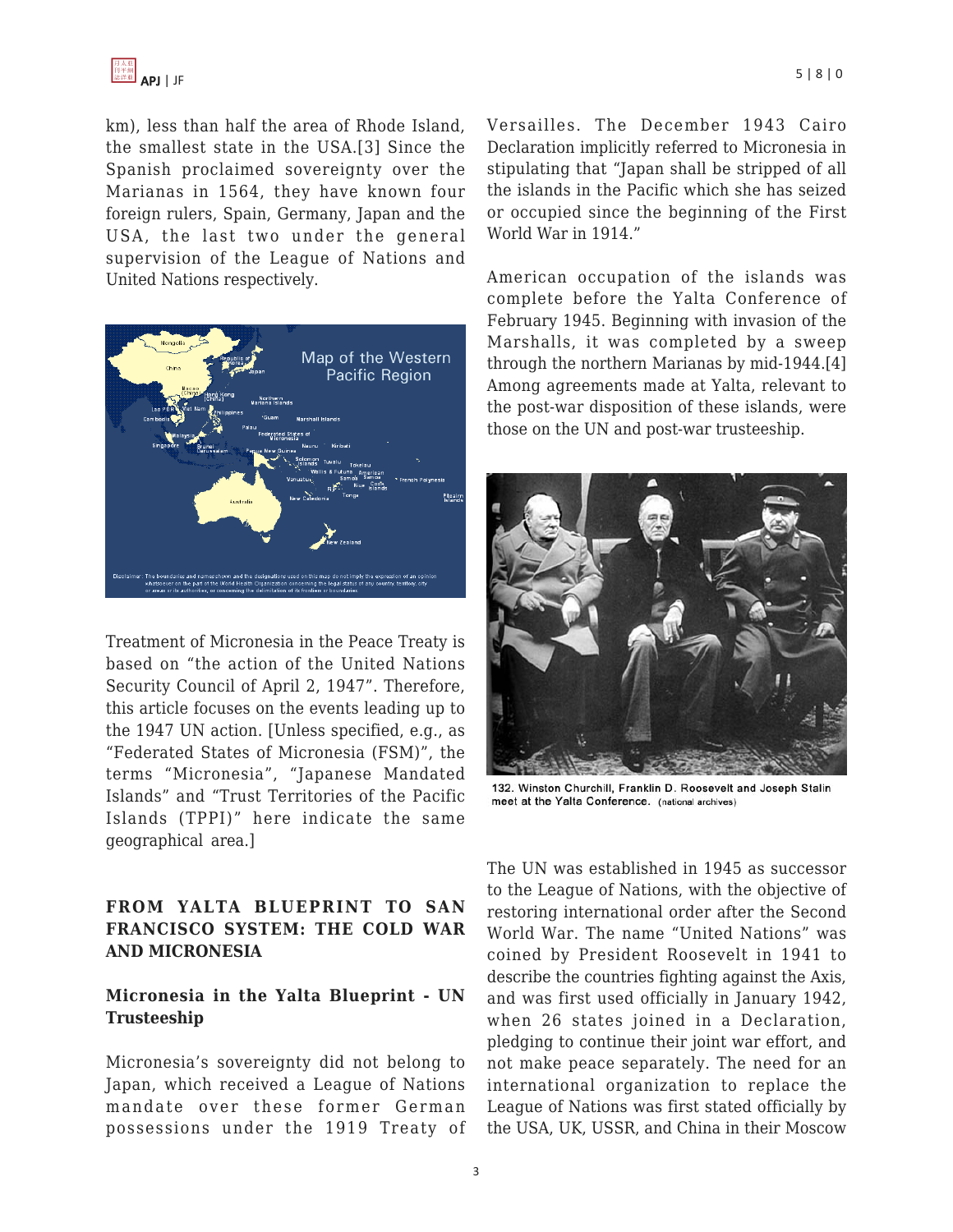Declaration of October 1943. At the Dumbarton Oaks Conference of August-October 1944, those four drafted proposals for a charter for the new organization, and at the Yalta Conference in February 1945, substantial agreements were made to establish international trusteeship under the UN.

At Yalta, the three leaders agreed on a draft UN Charter, which included the basic provisions of the trusteeship system.[5] They agreed that territorial trusteeship would apply only to: (1) existing League of Nations mandates, (2) territory to be detached from the enemy as a result of war, (3) any other territory that might voluntarily be placed under trusteeship.[6] They also agreed that unlike the mandate system, all trust territories would have a clearly recognized right to eventual selfdetermination, but that in some cases the administering authority would have the right to fortify its territory, a power denied under the League, for international peace and security.[7]

It should be noted that the UN is the organization created by the Allied Powers in their post-war planning. It was the "United Nations" of the victorious Allies, and its mechanism was tinged in various ways with a strong power principle. For example, the original membership was limited to the Allied countries, five of them were given veto power in the Security Council, and former enemies, members of the Axis powers, received discriminatory status. The trusteeship system was created in this context.[8] Various wartime principles were unconditionally applied to the enemies, but applied very flexibly, or not at all, to the Allied Powers. For example the principle of self-determination of peoples, enthusiastically promoted by the USA, was not applied to all colonies. Category (3), as mentioned above, implicitly acknowledged the European allies' interests, i.e., their colonialisms' continuation.

### **Micronesia in the San Francisco System:**

#### **Strategic Trust**

In August 1945, nuclear weapons ended the war with Japan unexpectedly early, and their development dramatically changed the nature of post-war international relations, i.e., they became a major factor defining the Cold War. On August 17,1945, by [General Order No. 1,](http://www.taiwandocuments.org/surrender05.htm) the Japanese-Mandated islands along with Bonin and other Pacific Islands were placed under the Commander-in-Chief, US Pacific Fleet. In 1946 the USA began to use Bikini and Eniwetok atolls in the Marshall Islands for nuclear tests.[9]

Prior to the Japanese surrender, the UN founding conference was held in San Francisco in April 1945. As agreed at Yalta, all the states that had adhered to the 1942 declaration and had declared war on Germany or Japan by March 1, 1945, were invited to the conference, which was co-hosted by the US, UK, Russia and China.[10] The USA submitted a draft of the trusteeship system in the UN Charter that included a definition of "strategic trust".[11] The Charter was signed on June 26, and came into effect on October 24.

On February 26, 1947, the USA submitted to the UN Security Council a trusteeship proposal, which designated the Japanese Mandated Islands an area of strategic trust, with the USA as administering authority. On April 2, the Security Council unanimously adopted the proposal, with a few modifications.[12] Japan, not then a UN member, renounced its right to these islands and accepted the trusteeship agreement in the Peace Treaty in 1951.

"Strategic trust" differed from other trusteeships, in that it allowed the administering authority to fortify and close any parts of the strategic area for "security reasons." The trusteeship agreement could not be altered or terminated without the administering authority's consent. Furthermore, the strategic area was the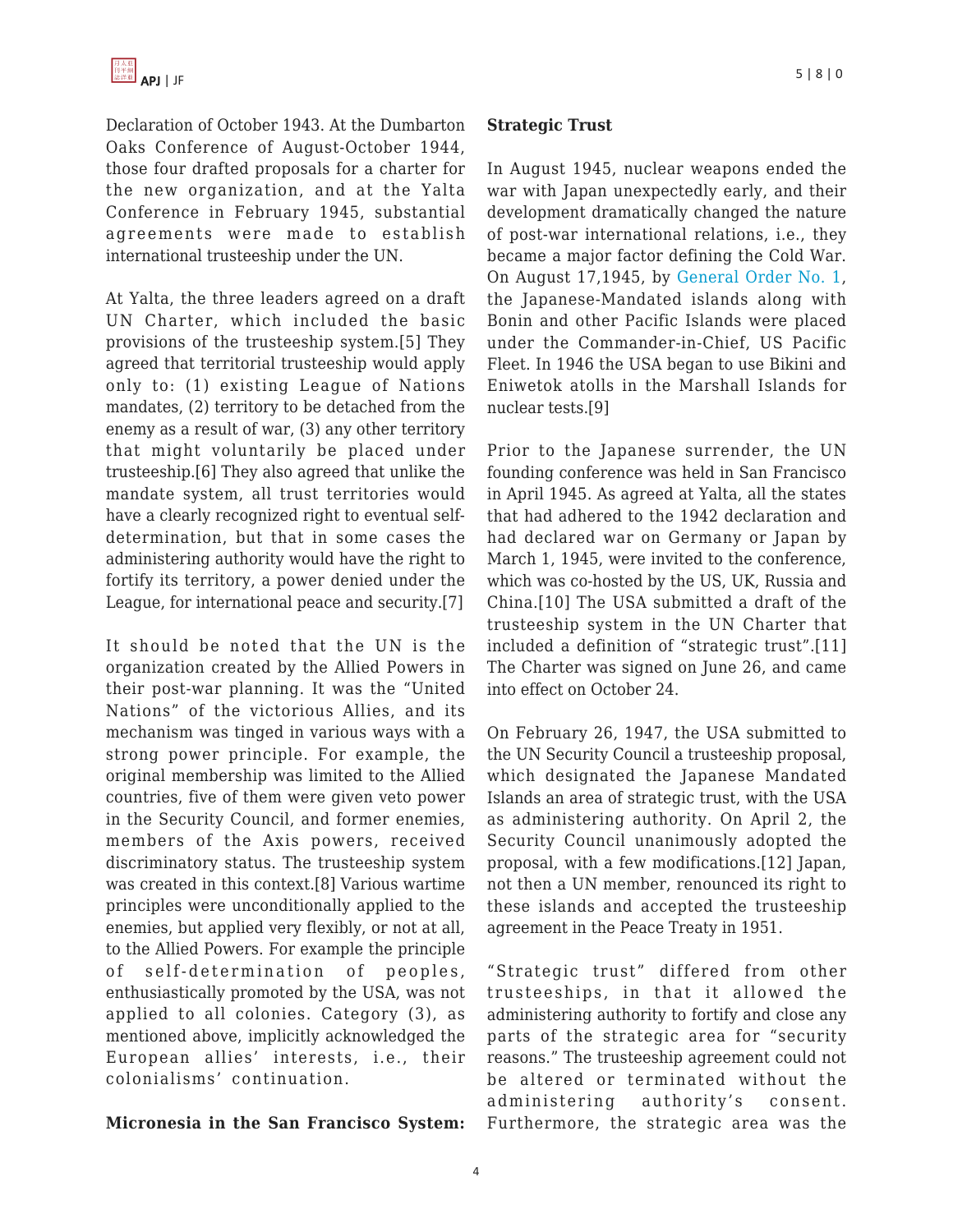responsibility of the Security Council, where the USA had the power of veto.[13] The USA therefore gained exclusive control of these islands for as long as it wanted. Together with its bases in Okinawa, also placed under US control in the 1951 Peace Treaty, the USA obtained formal acquiescence to its control over the Pacific north of the Equator from Hawaii to Asia. In other words, the Peace Treaty laid the foundation for designating the North Pacific "an American Lake".

When and how did the idea of strategic trust come about? Why was only the TTPI designated a strategic area? Why was only the disposition of Micronesia decided without waiting for the Japanese Peace Treaty? Why did the other powers, especially the USSR, accede to the arrangement? This examines the post-war disposition of Micronesia with the territorial arrangements of the San Francisco Peace Treaty at the center of analysis.

# **THE "UNRESOLVED PROBLEM": DISPOSITION OF MICRONESIA IN THE PEACE TREATY**

# **Early US Studies– behind the Yalta Blueprint**

In the series of US studies on the post-war Japanese territorial dispositions dating from 1942, all State Department Far East specialists were guided by the Atlantic Charter principle of "no territorial aggrandizement" – territories should not be acquired by force, and those so acquired should be taken away. While the islands of Micronesia were under Japanese administration, they were not under Japanese sovereignty, and unlike the far-flung empire spanning East and Southeast Asia, they were not directly acquired by Japanese force of arms.

# **T-Documents:**

Among the wartime State Department studies

was a series of T-documents on the post-war disposition of Micronesia, prepared by the Division of Special Research and discussed in the Territorial Subcommittee in 1943. They are T-328 "Japan's Mandated Islands: Description and History" dated May 27,[14] T-345 "Japan's Mandated Islands: Legal Problems" dated July 8,[15] T-365 "Japan's Mandated Islands: The Mandate Under Japanese Administration" dated August 9,[16] T-367 "Japan's Mandated Islands: Has Japan Violated Mandated Charter and the Convention of 1922?"[17], and T-370 "Japan's Mandated Islands: The Maintenance and Use of Commercial Aircraft" both dated September 1.[18]

As the numbers and titles of these records suggest, Japanese administration of Micronesia was examined in detail from various angles in State Department. It was considered appropriate to deprive Japan of control of its mandated islands after the war. As the title of T-367 suggests, it was strongly based on the point "Has Japan Violated Mandated Charter and the Convention of 1922?"[19] The report concluded:

In summary, Japan violated the Mandate Charter and the United States Convention of 1922 by erecting fortifications and building naval bases on the islands; the United States Convention, by infringing the rights of the American missionaries, and by refusing to permit certain American citizens to visit the islands and United States naval vessels to enter the open ports of the mandate; and apparently the Mandate Charter by failure to meet its obligations to the natives.[20]

For the disposition of these islands, T-345 suggested:

> For every reason, practical, ethical and possibly even legal, it may seem advisable to the United States and others of the United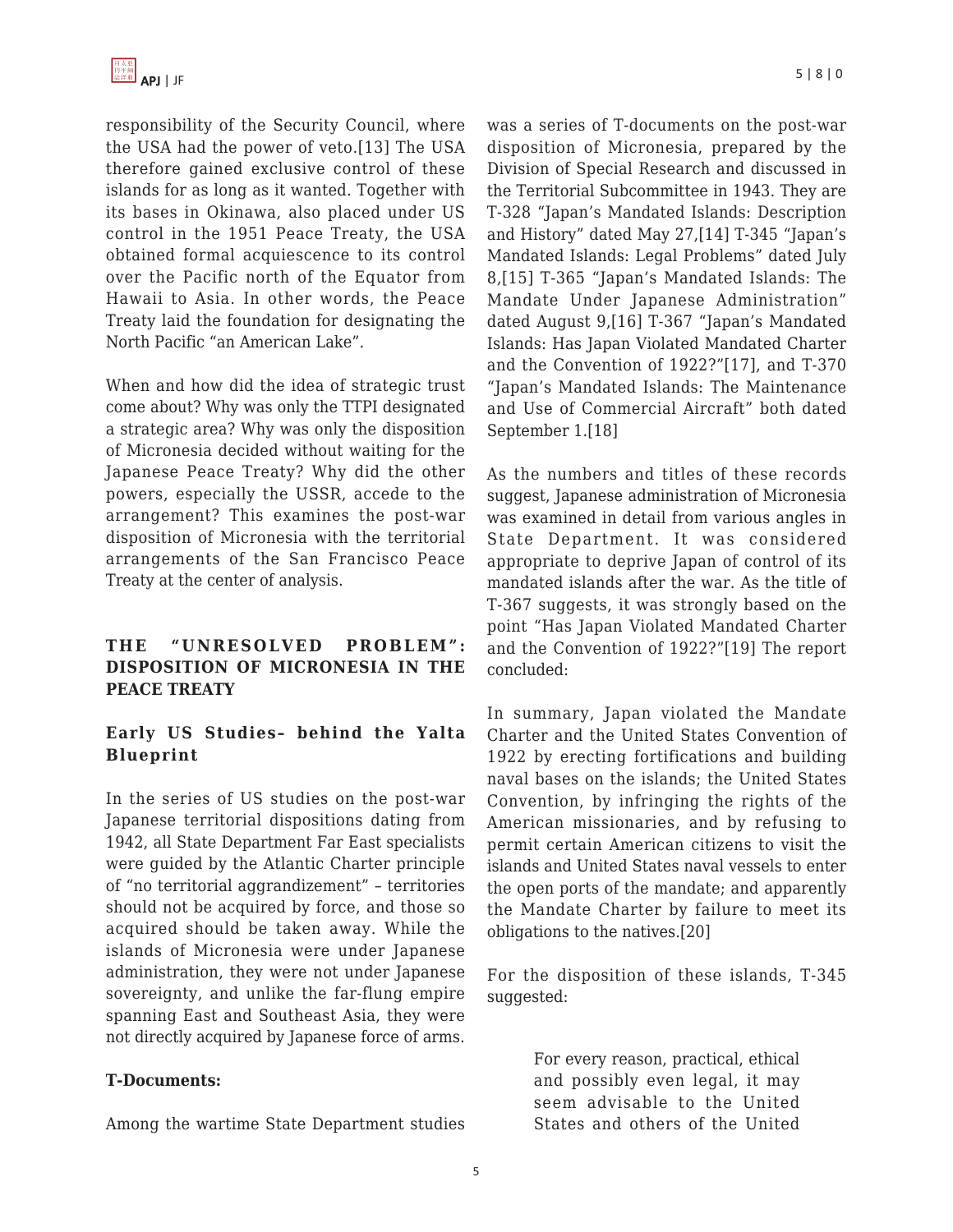APJ | JF 5 | 8 | 0

Nations to deal with Japan's mandated islands by means of a new multilateral treaty or treaties, which while respecting the principle of trusteeship embodied in the Treaty of Versailles would dispose of these islands in accordance with their own best judgment. These treaties may create a new system of trusteeship for various dependent areas including these islands. Such treaties will doubtless be signed at least by the principal United Nations and possibly at the demand of the victorious powers by the defeated states as well. The coming post-war settlement in short may be regarded, ethically and possibly legally, as superseding the settlement of 1919.[21]

These documents suggest that by the time of the Cairo Declaration there was already a blueprint for placing Micronesia under international trusteeship. While State Department envisaged trusteeship, there was, however, no consensus in the US Government as a whole regarding these islands' precise post-war political status.

# **The US Military and Micronesia: JCS 183 Series**

Unlike State Department, the military advocated US acquisition of Micronesia. Although the USA had become a strong advocate of such principles as "no territorial aggrandizement" or "self-determination of peoples" during the Second World War, it, too, was an imperial power that had expanded its territories to and in the Pacific in the late 19th century.[22] The main reason for the military's claim to Micronesia was defense from Japan. Historically, the US military had seen Japan as a threat since the late 19th century, and its fears intensified especially after Japan gained control of Micronesia and fortified it. During the Second World War, US forces suffered severe losses from Japan's effective use of these islands as strategic bases. The USA recognized Micronesia's strategic value once again from the experience of this war. [23]

At the end of 1942, in response to a request by President Roosevelt, the newly created Joint Chiefs of Staff (JCS) undertook studies on the future position of post-war bases in the Pacific, the JCS183 series "Air Routes Across the Pacific and Air Facilities for International Police Force".[24] As the title indicates, Roosevelt envisaged the bases as part of a US contribution to an "International Police Force". While an international organization was hoped for, and the US, UK, Russia and China were expected to assume world-wide responsibilities for security, the military did not have confidence in future international cooperation. The study warned that if "a workable international organization cannot be established or …such an organization, once established …break(s) down again due to subsequent divergence of national policies," then, "Consideration of our own national defense and the security of the Western Hemisphere and of our position in the Far East must, therefore, dominate our military policy during and after the war. Adequate bases, owned or controlled by the United States, are essential to properly implement this policy and their acquisition and development must be considered as among our primary war aims."[25] The study argued that bases should be maintained in the area between Hawaii and the Philippines, including Japanese-Mandated Islands and Bonin as "essential to our national defense or for the protection of US interest."[26]

Just as Japan saw Micronesia as one of the most important regions for its national defense, the US military in the course of the Pacific War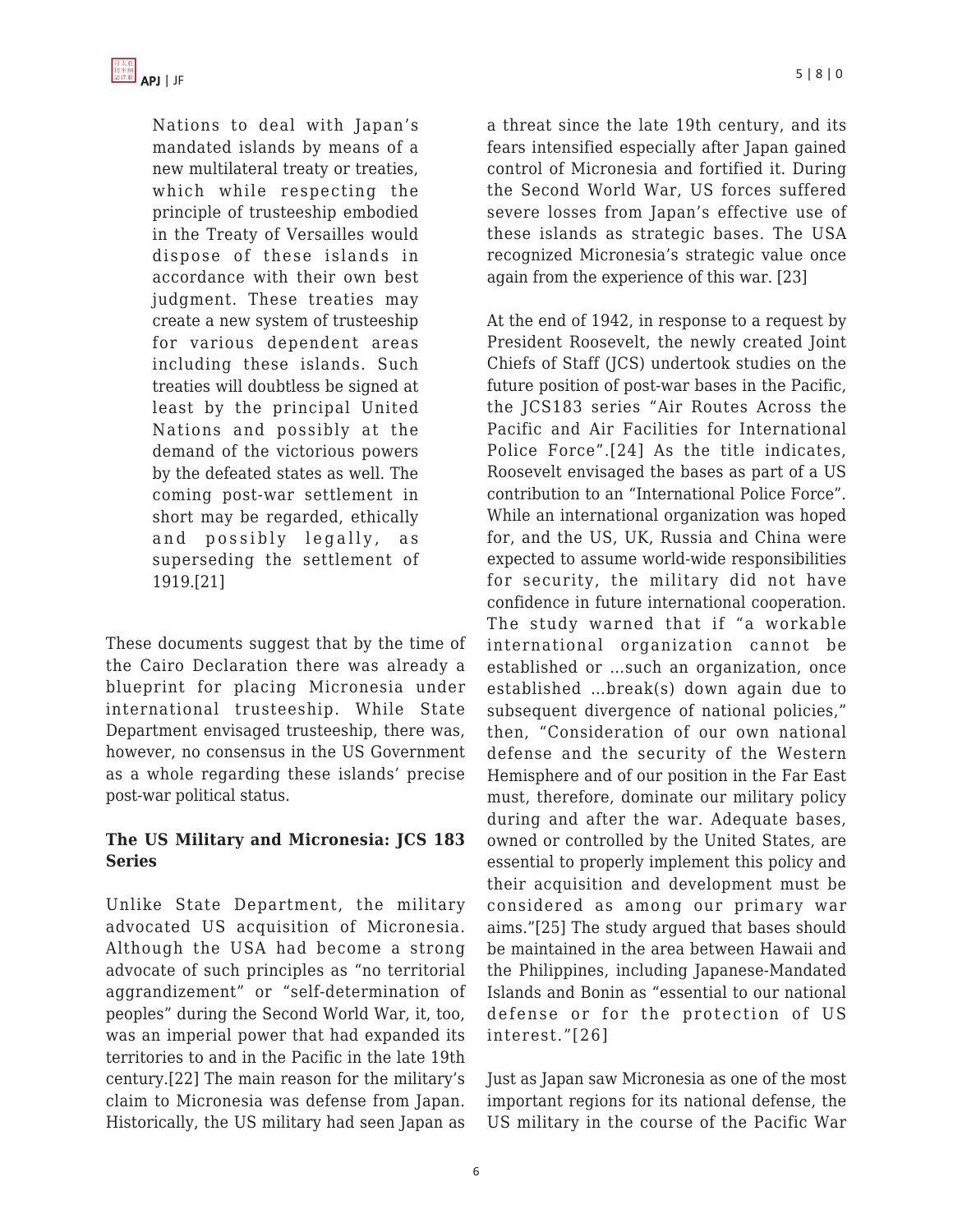came to regard it as a strategically focal area. After capturing Micronesia's main islands, the USA dispatched B-29s from Tinian to attack Japanese positions one after another. Filling the gaps between US territories across the Pacific, i.e., the US mainland – Hawaii – Wake – Guam, if under US control, these islands would provide ideal unsinkable US aircraft carriers in regard to Asia. However, if under enemy control, they would expose US Pacific territories to a significant threat.[27] As the cost in lives and money mounted in the course of the war, not only the military but also Congress and the public supported their acquisition. A Gallup poll in May 1944 showed that 69 percent of respondents supported some sort of permanent US control over the islands after their conquest, whereas only 17 cent opposed it.[28] Roosevelt nevertheless intended to discuss the subject of trusteeship at the Dumbarton Oaks Conference in September 1944. However, it did not do so, due to strong opposition by the Army and Navy.[29] The USA was moving quietly but definitively toward the formation of a global network of bases that would become pivotal to the hegemonic strategy of the postwar era.

# **CAC-Document:**

Against this background, CAC-335 "Japan: United States: Disposition of the Mandated Islands"[30] was prepared in December 1944 - January 1945 in State Department. The document presented several possibilities for the post-war status of these islands, which in accordance with the Cairo Declaration were to be taken from Japan. It provided detailed analysis, centering around (1) international trusteeship with the USA as the administering authority, and (2) transfer to the USA in full sovereignty, and recommended the first.

CAC-335 stated:

consistent with the theory of international organization supported by the United States, which calls for collective security "by their own [member's] action", and for national administration of non-self-governing territories placed under international trusteeship.

- As these islands are already an international trust, a change from a trust status would be harmful to the whole concept of trusteeship and international organization. The Mandated Islands clearly cannot be treated as conquered enemy territory nor the rights in them of the Principal Allied and Associated Powers and of the League of Nations disregarded.

- This solution is therefore the only one which will obtain in combination the two objectives which are essential in connection with the disposition of the islands: United States control of vital security bases and the recognition of international authority over the Mandated Islands.[31]

The following rationales were added.

- International authority over the islands will strengthen and add to the prestige of the projected international organization which the United States is seeking to establish.

- American public opinion, as judged by polls and surveys, strongly favors "permanent control" by the United States of the Japanese Mandated Islands and wishes the United States to "keep these islands after the war":

<sup>-</sup> Such a course would be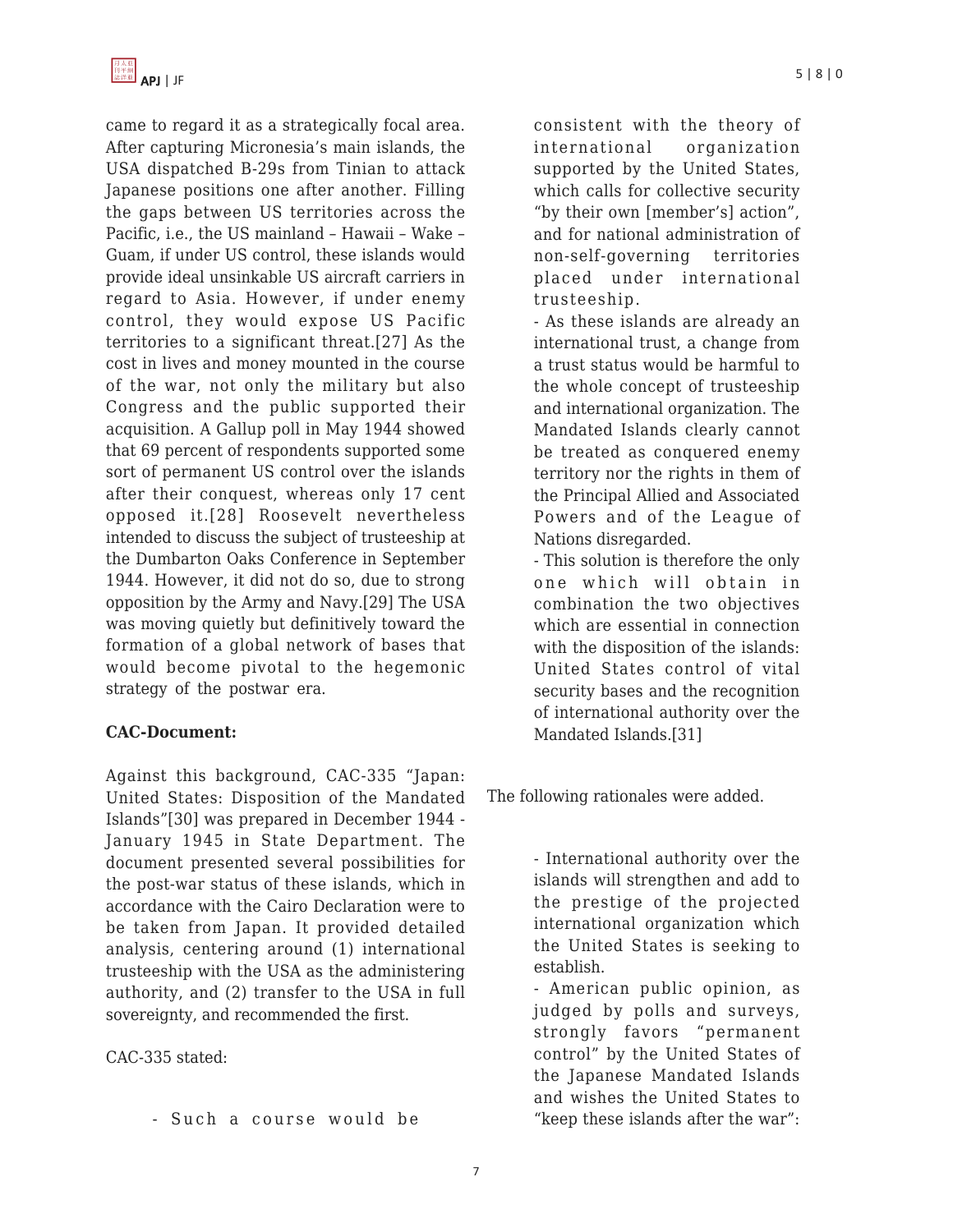a majority apparently wish this control to be exercised under some form of international authority.[32]

However, it also recognized the negative aspects of this solution.

> - This suggested arrangement is more complicated than unrestricted United States sovereignty and involves the possibility of jurisdictional friction with the international organization. - There is some question whether the United States will be able to obtain complete control of the bases under this plan.[33]

As for US sovereignty, which the JCS preferred as important for US security, it mentioned arguments that

> - they should be assigned to the United States without international supervision.

> - United States sovereignty over these islands would not necessarily interfere with an international security system.[34]

However, various considerations were raised against this solution.

> - Annexation would be widely regarded as inconsistent with the provision in the Atlantic Charter against "territorial aggrandizement" and of the provision in the Cairo Declaration against "territorial expansion".

> - Among peoples in the Far East annexation of islands in the south

and west Pacific might create an apprehension that American policy is embarking on an imperialistic course toward the Far East, and consequently might weaken the traditional confidence of these peoples in the United States.

- Annexation might be widely regarded as inconsistent with the principle of trusteeship which the American Government may wish to advocate, and make it difficult for the United States to urge upon other states acceptance of international supervision over dependent areas in which they claim a special interest.

- It might force the United States to pay a substantial price for sovereignty: the necessity of acquiescing in objectionable demands of other states.[35]

# **Behind the Establishment of the UN Trusteeship System**

The US military was not content with the trusteeship proposal, as it did not necessarily guarantee exclusive US control over Micronesia. In February 1945, at Yalta, the military again requested that discussion of trusteeship for Micronesia be avoided. Secretary of War Stimson asked that there be no open mention of the matter until "the necessity of … acquisition by the United States is established and recognized". He argued

> Acquisition of them by the United States does not represent an attempt at colonization or exploitation. Instead, it is merely the acquisition by the United States of the necessary bases for the defense of the Pacific for the future world. To serve such a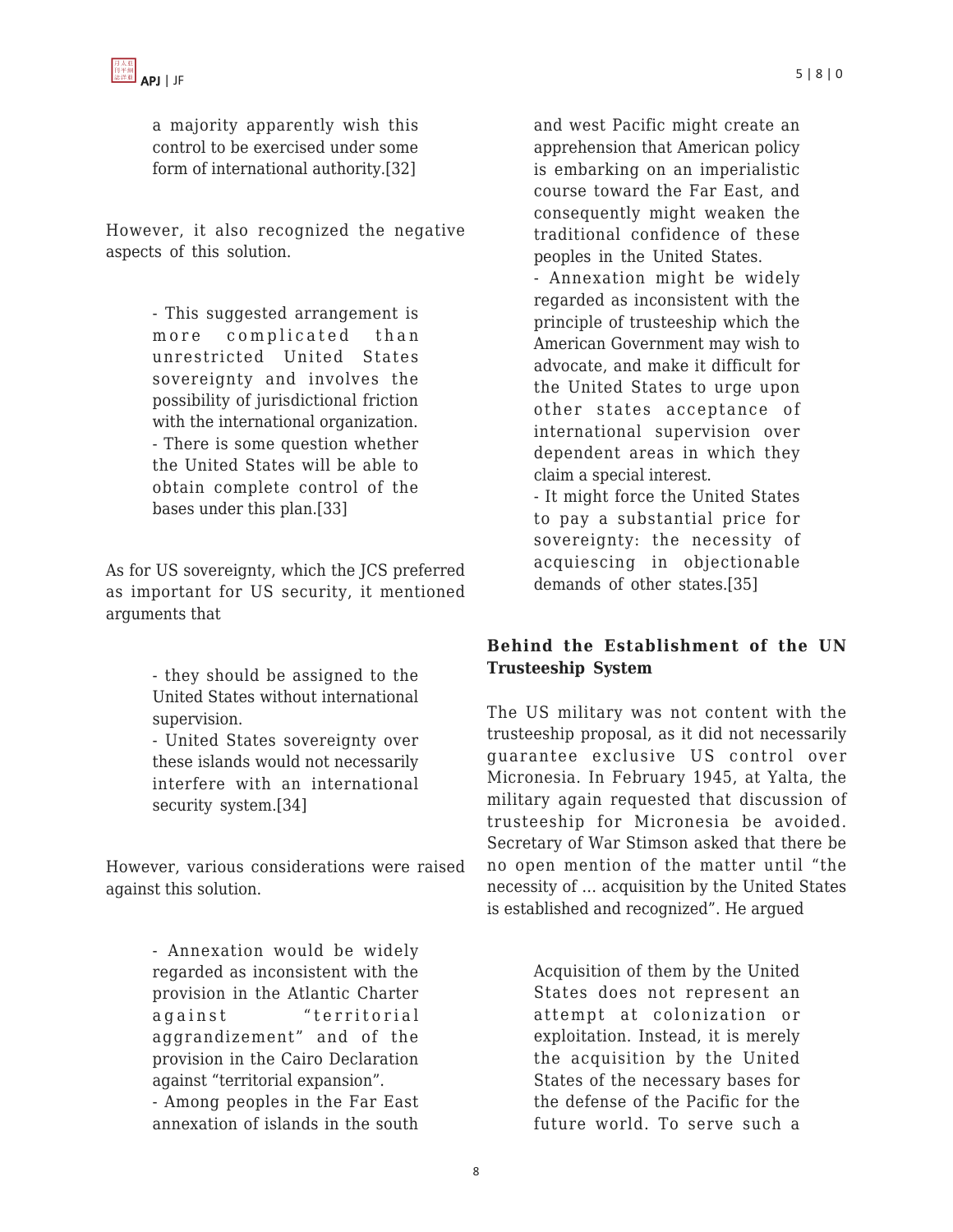purpose, they must belong to the United States with absolute power to rule and fortify them…[36]

Roosevelt nevertheless raised the subject at Yalta, but in general terms, without focusing attention on Micronesia.[37]

### **Strategic Trust**:

Established at the end of 1944, the State-War-Navy Coordinating Committee (SWNCC) began fully to function as a central policy-making organization on Japanese issues at the beginning of 1945. In formulating policies on the Japanese Mandates, attention focused on means of altering the trusteeship provisions in the draft UN Charter to fit Micronesia's peculiar qualities and to satisfy the US plan to build bases. In other words, it tried to pursue the policy of non-annexation insisted on by State Department, but at the same time to meet the military's strategic objectives. What resulted was the concept of "strategic trust", which had a number of distinguishing characteristics. First, it allowed the administering power to fortify the territory and close parts of it at will for security purposes. There had been no concept of designating strategic areas in the League of Nations' mandate system, which prohibited military use. The conclusion of T-367 may be recalled. Thus, this innovation would enable the USA to do legally what Japan had done illegally. Second, the "states directly concerned" should have final authority to change the status of the strategic trust. Finally, unlike other trusteeships, affairs concerning a strategic trust would be dealt with in the Security Council, where the USA would have veto power.[38]

The draft of the trusteeship system submitted to the UN founding conference in April 1945 included description of strategic trust, but specified only the machinery and principles of trusteeship for inclusion in the UN Charter,[39] in conformity with a memorandum presented on April 18, 1945 by the Secretaries of State, War and Navy to Truman, who had just become President. It stated:

> It is not proposed at San Francisco to determine the placing of any particular territory under a trusteeship system. All that will be dis¬cussed there will be the possible machinery of such a system.[40]

Truman approved this, and sent it to the US Delegation as a directive.[41] Adopted on April 26 and coming into effect on October 24 1945, the UN Charter provided in Chapter XI declarations regarding non-self-governing territories (Articles 73 and 74), in Chapter XII the international trusteeship system (Articles 75-85) and in Chapter XIII the trusteeship council (Articles 86-91). Pertinent extracts from articles bearing on the disposition of the Japanese Mandated Islands are:

# (Article 77)

1. The trusteeship system shall apply only to such territories in the following categories as may be placed thereunder by means of trusteeship arrangements: (a) territories now held under mandate; (b) territories which may be detached from enemy states as a result of this war; and (c) territories voluntarily placed under the system by states responsible for their administration.

2. It would be a matter for subsequent agreement as to which territories would be brought under a trusteeship system and upon what terms.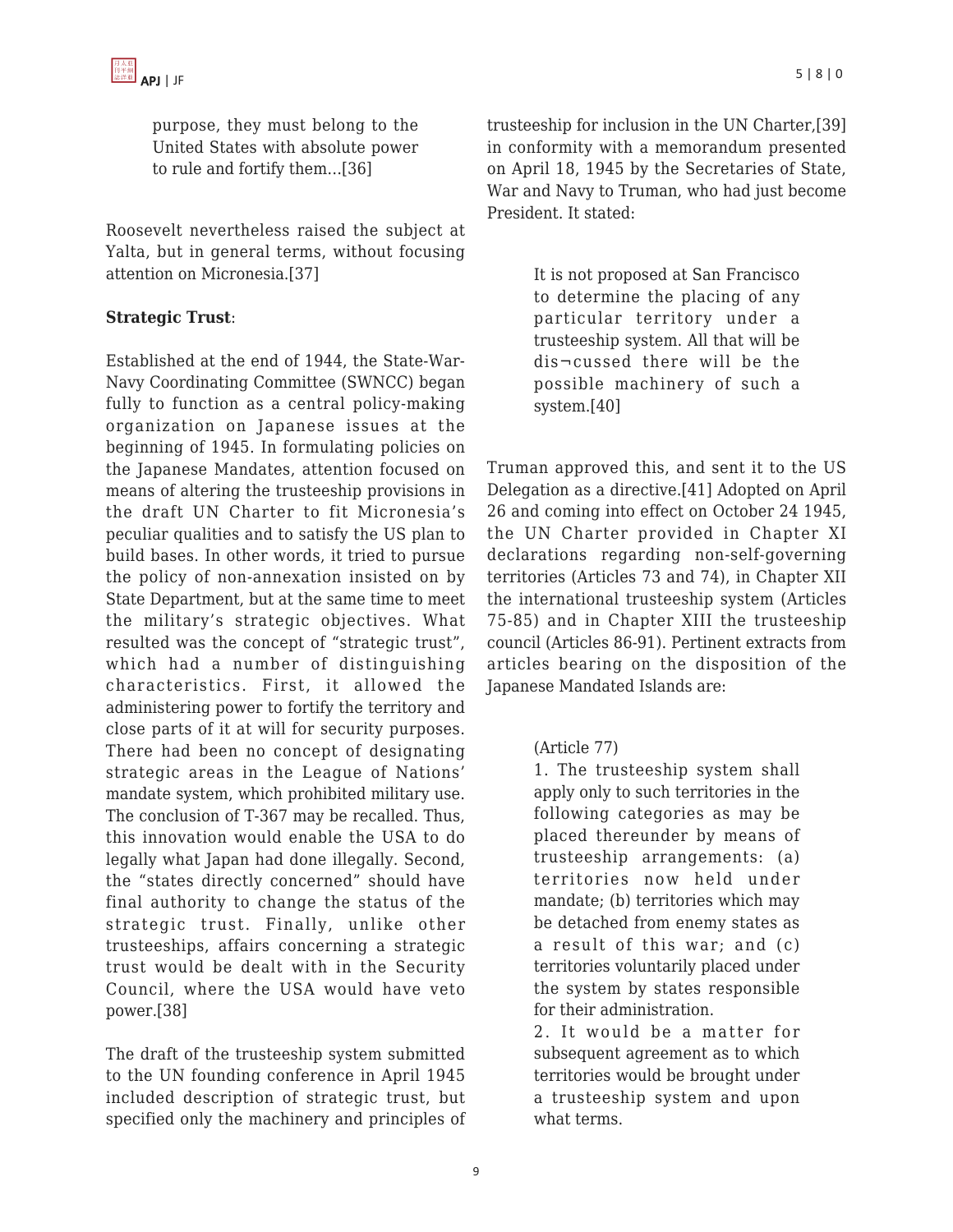

# (Article 79)

The terms of trusteeship for each territory to be placed under the trusteeship system, including any alteration or amendment, shall be agreed upon by the states directly concerned, including the mandatory powers in the case of territories held under mandate by a Member of the United Nations, and shall be approved as provided for in Article 83 and 85.

### (Article 82)

There may be designated, in any trusteeship agreement, a strategic area or areas which may include part or all of the trust territory to which the agreement applies, without prejudice to any special agreement or agreements made under Article 43.[42]

#### (Article 83)

1. All functions of the United Nations relating to strategic areas, including the approval of the terms of the trusteeship agreements and of their alteration or amendment, shall be exercised by the Security Council. …

### (Article 84)

It shall be the duty of the administering authority to ensure that the trust territory shall play its part in the maintenance of international peace and security. To this end the administering authority may make use of volunteer forces, facilities, and assistance from the trust territory in carrying out the obligations towards the Security Council undertaken in this regard by the administering authority, as well as for local defense and the maintenance of law and order within the trust territory.

(Article 85).

The functions of the United Nations with regard to trusteeship agreements for all areas not designated as strategic, including the approval of the terms of the trusteeship agreements and of their alteration or amendment, shall be exercised by the General Assembly…[43]

In a letter dated June 23, 1945 to the Secretary of State, the Secretaries of War and Navy stated that

> The Joint Chiefs of Staff … are of the opinion that the military and strategic implications of this draft [United Nations] Charter as a whole are in accord with the military interests of the United States.[44]

It should be noted that there was as yet no governmental consensus on specific methods of trusteeship application, including area designation. As discussed in the next section, the military was then considering strategic trust not for Micronesia, but for different areas in the Pacific such as Okinawa and Iwo Jima. Therefore, under such circumstances, and also to provide room for interpretation, the provisions of the trusteeship system were confined to general references in the UN Charter.

### **Micronesia as a testing ground**

During the first meeting of the UN General Assembly, held in London in January – February 1946, UK, Australia, Belgium and New Zealand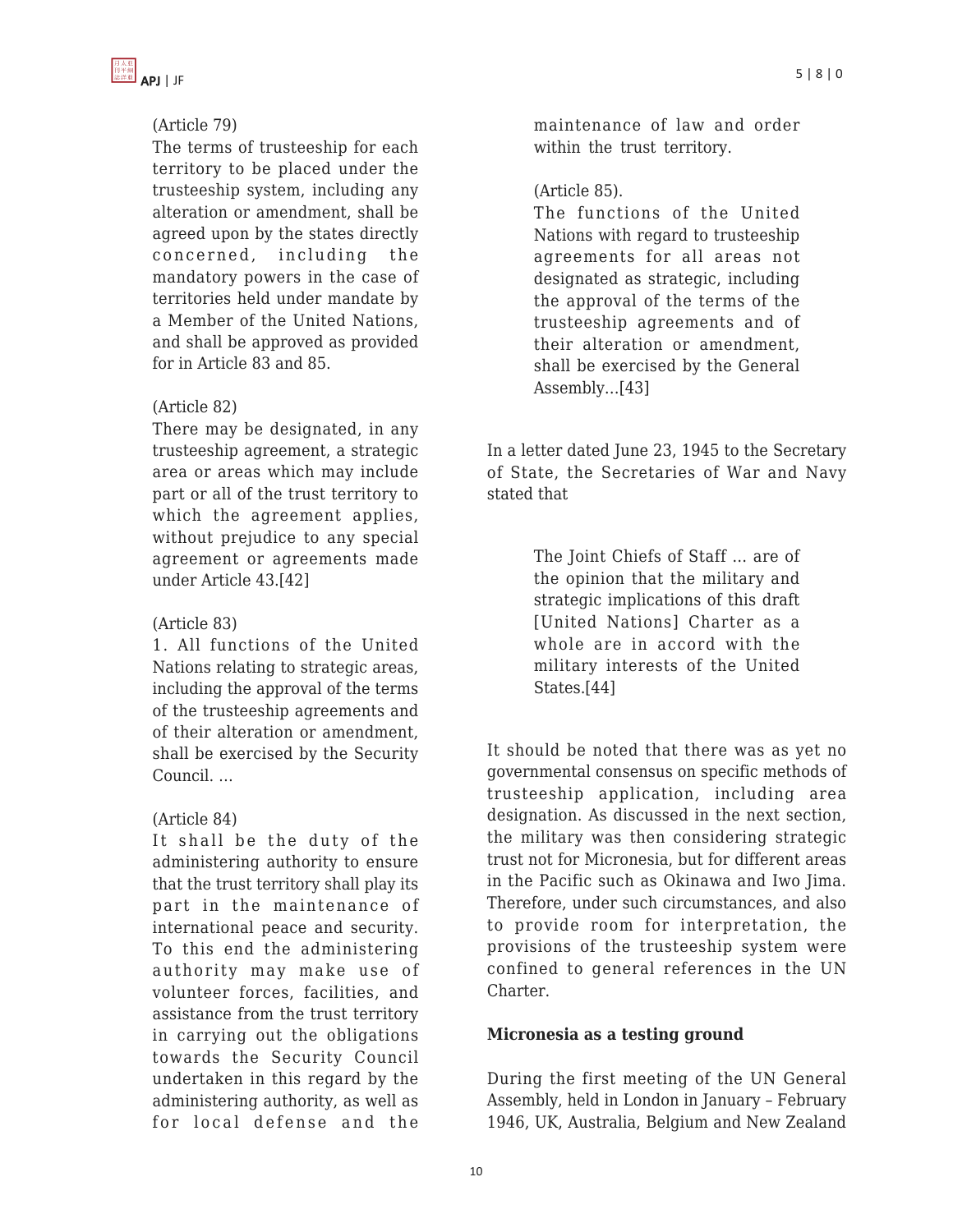

announced their intention to put their mandated territories under trusteeship, and so did France shortly thereafter. The USSR initially opposed renewal of Italy's mandate to administer Somaliland, but it was eventually approved. Only the USA and South Africa did not follow suit.[45] In fact Secretary of State Byrnes cabled Washington for permission to discuss the former Japanese mandates on this occasion. However, the military, specifically Navy Secretary Forrestal, persuaded Truman to refuse.[46]

One of the definite causes of US (in)action became clear in the same month. On January 24, 1946, half a year after the atomic bomb test in New Mexico, the USA announced that it was preparing to test atomic bombs at Bikini atoll in the Marshalls.[47] Two days before this announcement, the Joint Chiefs of Staff informed the Secretary of State that they considered it essential to US national defense that the USA have strategic control (1) of the Japanese mandated Islands, by assumption of full US sovereignty, and (2) of Nansei Shoto, Nanpo Shoto and Marcus Island, through trusteeship agreements designating those islands as strategic areas.[48]

On May 24, 1946, JCS presented study report JCS1619/1, which repeated the above views in respect of the Japanese Mandated Islands and the Nansei – Nanpo Shoto area,[49] but for Marcus Island proposed assumption of US sovereignty. The report stated that "security requirements of the (Nansei - Nanpo Shoto) area might be satisfied by establishment of trusteeship with the USA as administering authority, in which Okinawa and adjacent small islands and Iwo Jima are designated as a strategic area."[50]

The JCS report further argued "Acquisition of full sovereignty by the United States would prevent possible efforts, during processing of trusteeship agreements through the United Nations, to weaken U.S. strategic control by dividing the area into more than one trusteeship or by preventing designation of the entire Japanese Mandated area as a strategic area."[51] Expecting Soviet opposition, JCS was extremely skeptical about the prospects for obtaining exclusive US trusteeship over the Japanese Mandates. "Even though a strategic trusteeship over the entire area were guaranteed to the United States," it argued "there is no certainty that the required exclusive U.S. control could not later be jeopardized through elimination of the veto power in the Security Council, followed by modification of the terms of trusteeship in a manner contrary to U.S. interests."[52] Furthermore, it drew attention to "the possibility that, as a result of some crisis or impasse, the United States might be forced into a compromise, for reasons of expediency, which would nullify exclusive U.S. control of the area."[53]

The report also attempted to justify US annexation of Micronesia by linking it to Soviet territorial gains in Europe and the cession of the Kuriles specified in the Yalta Agreement, made public early that year.[54] It stated:

> It is believed that the USSR is the only power which might object, solely for ideological reasons, to the sovereignty over these mandates passing to the United States. Such Soviet position in this regard should be open to serious question, since the USSR has in fact assumed sovereignty over Latvia, Estonia, Lithuania, and Eastern Poland, although without US recognition, and apparently proposes to assume full sovereignty over the Kuriles.[55]

In addition,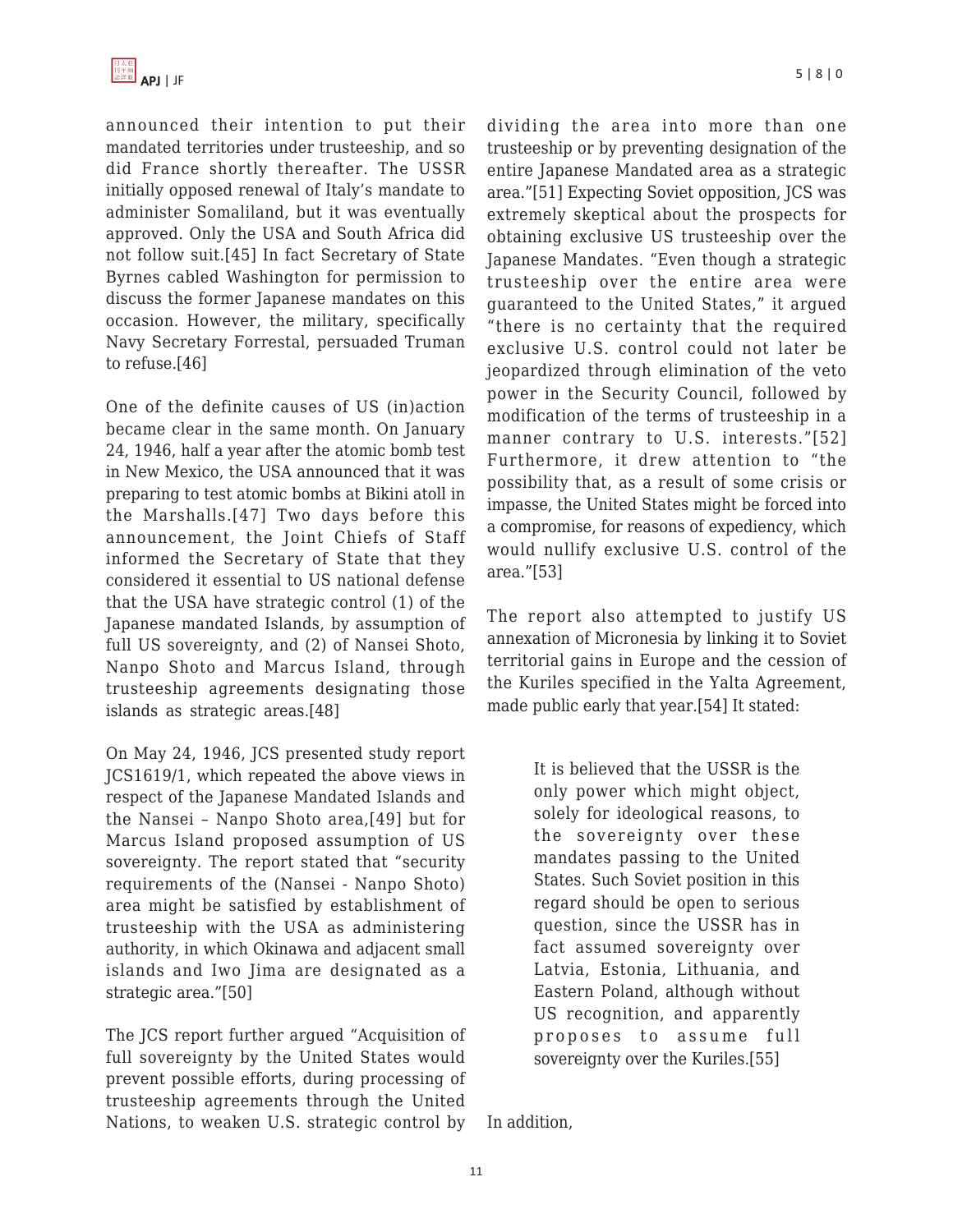

Our interest in the Kuriles, in respect to trusteeships in the Pacific, is the implication of the precedent which would be set by the USSR in the assumption of full national sovereignty by any state over areas to be detached from the sovereignty of Japan.[56]

Linkage between Micronesia and the Kuriles was discussed also in the context of the trusteeship alternative.

In event the Kurile Islands are proposed for trusteeship, the USSR should be designated as sole administering authority in implementation of the Yalta Agreement. There are at present no indications that either Karafuto or Formosa will be offered for trusteeship.[57]

#### **Truman's statements of intent**

Before the end of the war, Truman made several announcements that appear related to the future of these islands. These were released while the State Department and the military still held divergent views, and thus the expressions were unspecific. Nevertheless, he indicated that some arrangement would be made to secure US bases using trusteeship or some UN framework. For example, on August 6, 1945, after the atomic bomb was dropped in Hiroshima but before the USSR entered the war against Japan, he stated in a broadcast reporting on the Potsdam Conference:

> …though the United States wants no territory or profit or selfish advantage out of this war, we are going to maintain the military bases necessary for the complete protection of our interests and of world peace. Bases which our military experts deem to be essential for our protection and

which are not now in our possession, we will acquire. We will acquire them by arrangements consistent with the United Nations Charter.[58]

On January 15, 1946, in a press conference shortly after the opening of the General Assembly in London, Truman spoke about Micronesia.

The United States would insist that it be sole trustee of enemy Pacific Islands conquered by our forces and considered vital to this country's security. Other former enemy islands now held by us but not considered vital to this country will be placed under United Nations Organization Trusteeship, to be ruled by a group of countries named by the United Nations Organization.[59]

Considering the USA's historical involvement in establishing the UN, and the need to maintain consistency in US policy, outright annexation was impossible.

#### **SWNCC 59 Series**

From June through July 1946, in order to hammer out a unified US government policy, SWNCC59/1 "Policy concerning trusteeship and other methods of disposition of the Mandated and other outlying and minor islands formerly controlled by Japan" and its revised version, SWNCC59/2, were drafted and discussed. State Department prepared the basic drafts, in which US policy was formulated within the context of the UN Charter. The State-War-Navy Coordinating Committee informally approved SWNCC59/2 on July 15, 1946, and on the same day appointed an ad hoc committee with H. Borton as the steering member. From August through September, while the JCS retained the position that the USA should obtain sovereignty of Micronesia, the ad hoc Committee developed a draft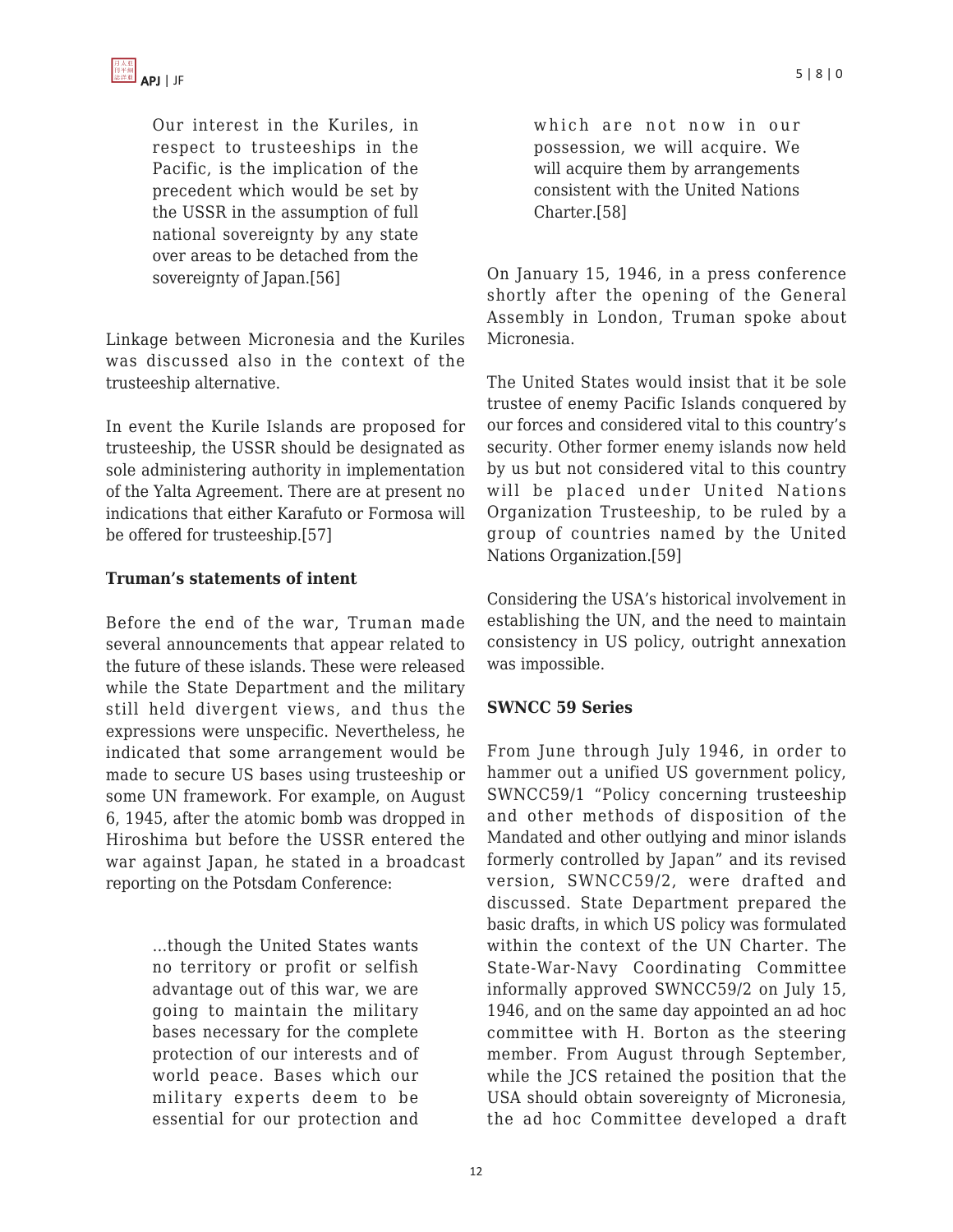trusteeship agreement.[60] Combining State Department's draft of August 8 and JCS' counter-draft of August 24, the SWNCC completed a draft trusteeship agreement text on September 19. It had the following distinguishing features.

> (a) It designated the whole area as strategic;

(b) It specified that the goal should be self-government, not independence, thus announcing in advance that independence was not an objective;

(c) It provided, however, for full use of the Trusteeship Council on economic and social matters outside of any closed areas;

(d) It restricted any possible fiscal, administrative or customs union to a union "with other territories under United States jurisdiction" instead of with "adjacent" territories, as the original State draft; proposed; and

(e) It provided that the agreement could not be "terminated" without the consent of the United States.[61]

State Department persistently tried to formulate a trusteeship policy consistent with overall US policy. Yet it did not necessarily deny the future annexation of Micronesia on which the military insisted. After several months of indecision following the establishment of the UN, the US government moved to make known its intention to place these islands under trusteeship rather than annex them. If the trusteeship proposal was rejected, the USA would hold on to them as a de facto matter.[62] There was no need for haste to make the final decision on devolution. A memorandum requesting comments on this draft trusteeship proposal, sent from the SWNCC to the JCS, stated,

It is not intended that the submission by the State-War-Navy Coordinating Committee or consideration by the Joint Chiefs of Staff of this draft agreement shall prejudice the ultimate decision as to whether the strategic control desired by the United States over former Japanese-held islands is to be accomplished through sovereignty or through United Nations trusteeship.[63]

John Foster Dulles was then the US representative on the Fourth (Trusteeship) Committee in the UN General Assembly. In October, he urged the Government's top decision-makers, including the President, "to make an authoritative and definite statement of US intention with regard to the Japanese Mandated Islands" at the next General Assembly meeting. He told Secretary Forrestal that "from an over-all standpoint the United States needed to demonstrate to the rest of the world its capacity to act decisively in relation to international affairs". He explained that a number of countries doubted whether the USA had that capacity, and whether it was safe for them to associate themselves with the USA. The differences of opinion within the US Government over disposition of the Japanese Mandated Islands were already well known, and the indecision, if prolonged, could weaken the US position in the world. Thus, "while some decision was of first importance, irrespective of what the decision was", he thought it important that the decision be for strategic trusteeship rather than annexation.[64] Dulles gave similar explanations to military leaders such as Admirals Nimitz and Sherman, while emphasizing that he thought it "entirely possible" and "proper to get" the military rights the Navy felt indispensable.[65]

On October 22, Truman brought the Secretaries of State, War and Navy together to discuss submission of the trusteeship agreement. He told them that the UN would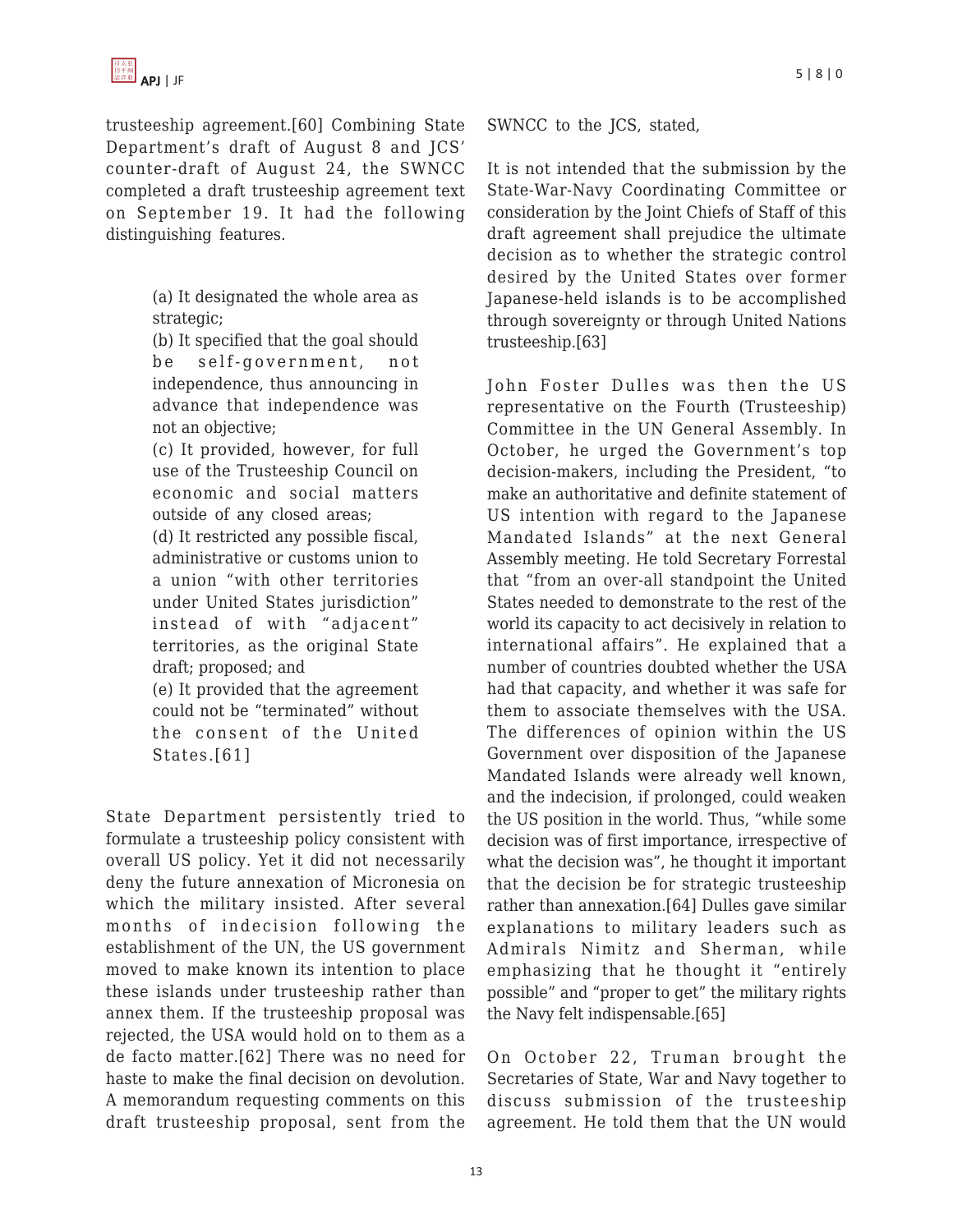first stipulate the form of a contract on trusteeships, and the USA would then offer the islands formerly under Japanese mandate for trusteeship under that form.[66] The military was apprehensive of this procedure. Navy Secretary Forrestal expressed the fear that "once negotiations were under way, subordinate officials of the State Department or some delegate to the United Nations might compromise and accept an arrangement that would jeopardize proper maintenance of the bases."[67] In response, Byrnes assured him that only changes approved by the President or Secretary of State would be accepted.[68] On November 6, 1946, Truman announced that "The United States is prepared to place under trusteeship with itself as the administering authority, the Japanese mandated islands and any Japanese Islands for which it assumes responsibilities as a result of the Second World War".[69]

# **Toward an American Lake: Reactions of Concerned States and US Reactions**

From October to December 1946 the UN General Assembly was held in New York, and some of the pending trusteeship proposals were put up for approval, in the hope that the UN Trusteeship Council could be established.[70] On November 7 Dulles communicated to the Fourth (Trusteeship) Committee Truman's statement of the previous day. Copies of the draft agreement were transmitted for information to the Security Council's other members (Australia, Brazil, China, Egypt, France, Mexico, Netherlands, Poland, USSR and UK) and to New Zealand and the Philippines, and were later transmitted to the newly-elected Security Council members, Belgium, Colombia, and Syria.

### **Negotiations with the USSR**

Soviet opposition was expected. Alger Hiss, Director of the Office of Special Political Affairs, recorded the anxieties Dulles expressed by telephone on the day before the US policy was officially announced.

He [Dulles] feels that the Russians are planning a campaign of obstruction to the proposed agreements. They have indicated they will emphasize the need for provisions looking toward early independence which would be unacceptable to the mandatory powers. If the Russians have a veto right they would then be able to prevent the establishment of the trusteeship system. Mr. Dulles said that he was inclined to feel that although the establishment of the trusteeship system is important, that establishment is really of less substantive importance than is the propaganda issue which the Russians are raising about what states are really the defenders of the dependent peoples. He said that once the trusteeship agreements were approved there will be relatively little of substance which the Trusteeship Council will itself accomplish and, as in the case of the mandate system, the administering powers will be responsible in fact for what goes on in their territories. … He indicated that he was anxious that we not get in a position of appearing to rush through the Assembly against Russian opposition agreements which are satisfactory to colonial powers. He said he thought the Russians would try to class us with the colonial powers.[71]

As expected, the Soviet media reported Truman's policy announcement of November 6. On November 11 Pravda (Special Tass correspondent in New York Dispatch) wrote:

> The unusually broad scope of the American plans likewise arouses surprise, as they include not only Pacific islands under Japanese mandate but also any other Japanese island US desires to possess. At same time various comments are aroused by USA's attempt to make a considerable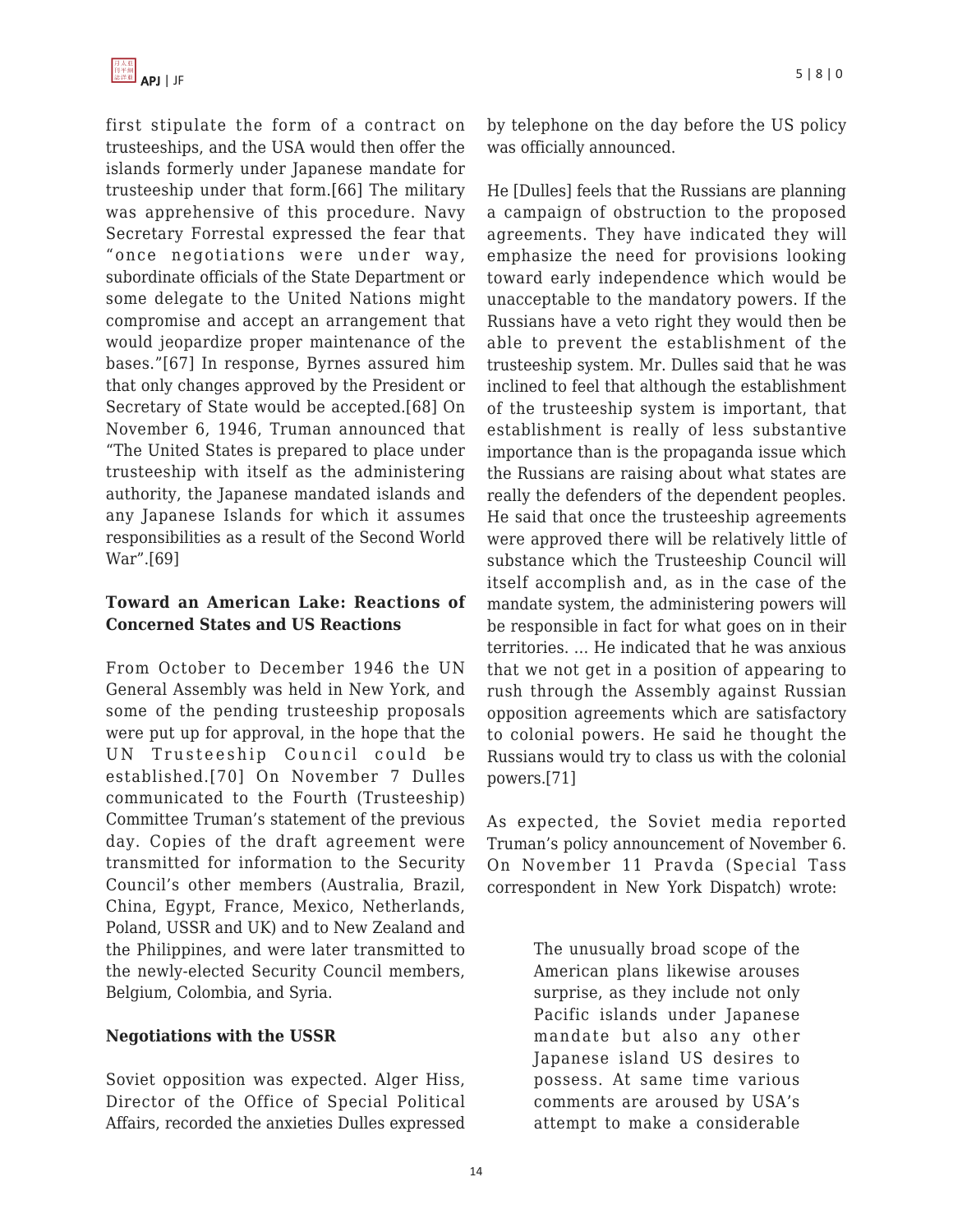part of the Pacific Ocean with vast number of islands its strategic zone, which may be connected with plans for preparing a future war…[72]

Quoting the New York Herald Tribune of November 7, Pravda also wrote that the US proposal was intended to turn the Pacific Ocean into an "American lake" from San Francisco to the Philippines.[73] Red Fleet on November 19 carried an article "The USA and the Japanese mandated islands", quoting a US military official, and criticizing the US plan as "US imperialist aspirations, and far from constituting interests of defense".[74]

As stated earlier, the UN Charter requires each trusteeship agreement to be acceptable to the "states directly concerned" and for such agreements for strategic areas to be approved by the Security Council. How to handle these points was the critical key to approval of the US proposal. Dulles tactfully took the position that the definition of "states directly concerned" should not be determined until the Trusteeship Council was established.[75] As the country in possession of the islands, and to pursue its own strategic interests, the USA had to become the only state "directly concerned". [76] However, it was better not to deal with this until the setting was ready and deals made.

The USSR was not necessarily against US trusteeship of Micronesia, but the terms of trusteeship had to be acceptable to it, and it did not favor the USA's suggested procedure. During the General Assembly and Council of Foreign Ministers meetings in New York, behind-the-scenes negotiations were held, at which the USSR repeatedly tried to have the USA agree that the Security Council's five permanent members be regarded as "states directly concerned" in all trusteeship agreements.

Dulles noted that in an unofficial meeting on

November 28, Gromyko and Novikov

intimated that the Soviet Union was not particularly interested in being considered a "state directly concerned" so far as the African mandated territory was concerned, but that they stood absolutely on the proposition that they were a "state directly concerned" in so far as related to enemy territory, specifically the Italian colonies, any Japanese islands and the Japanese mandated islands. …It was their view that under the Charter there was no right to fortify for national purposes. … the only right was for international peace and security and that the only body which could administer international peace and security was the Security Council. … The concrete result of their theory was that the United States would not have the right to maintain bases in trusted Pacific Islands except as might be specifically authorized in each case by the Security Council, i.e., by Russia, and subject to its supervision and inspection.[77]

The US counter-argument was that

trusteeship would make it easier to move toward internationaliza¬tion of military establishments if and when the Security Council actually demonstrated that it could be relied upon to maintain the peace. However, that had not yet been demonstrated and until it was demonstrated we [USA] would want in the Pacific Islands the same rights that the Soviet Union would presumably exercise in such islands as the Kuriles Islands. We said that the Soviet Union had shown no disposition to accept for the Kuriles Islands the regime which it was seeking to impose on us as regards Pacific islands which might come under our administration.[78]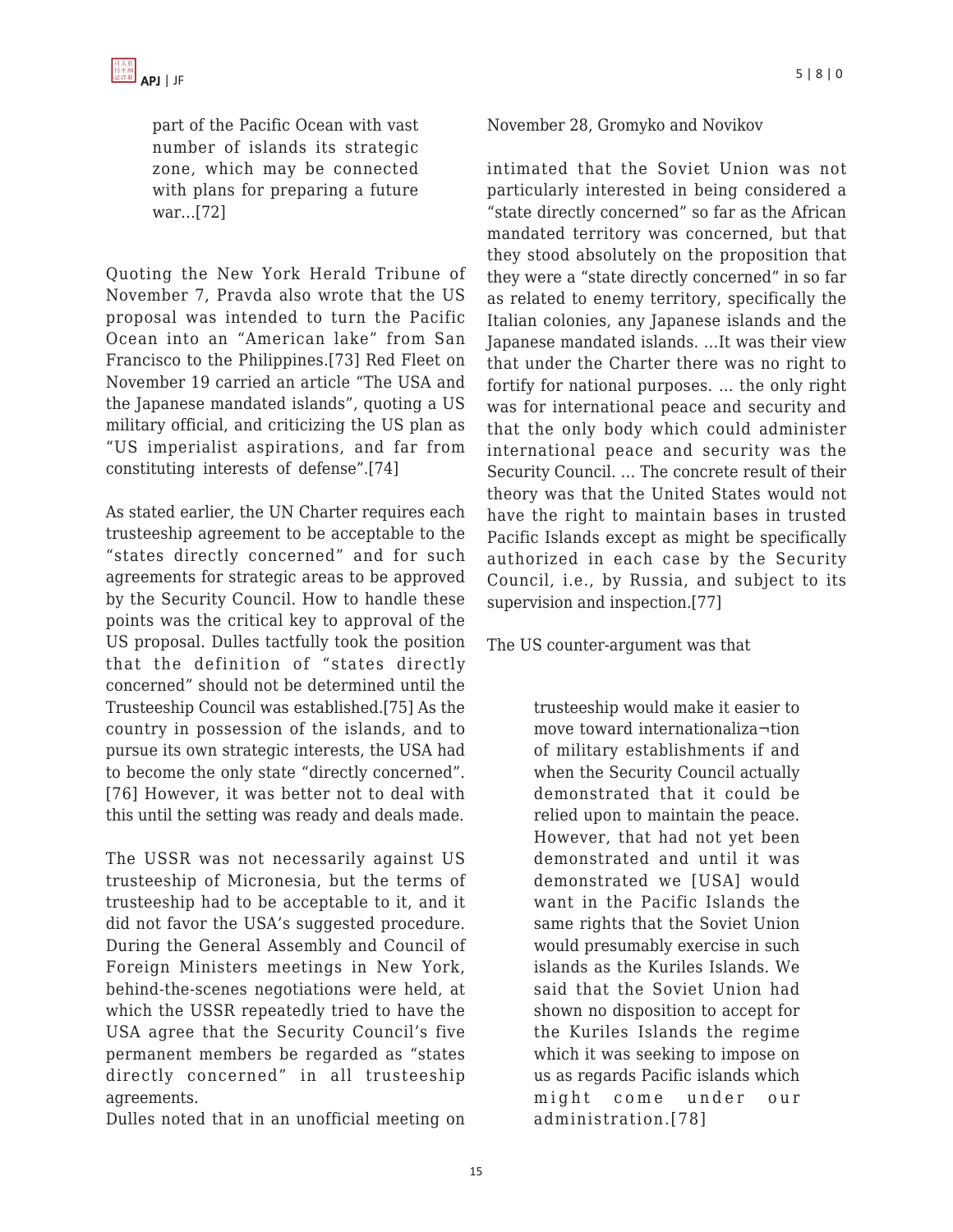This was the argument linking Micronesia with the Kuriles discussed earlier (in the above JCS studies). The Soviet riposte was an effort to differentiate the cases.

> They [USSR] said that this was different because it had been agreed between the United States and the Soviet Union that the latter could annex the Kuriles [sic] Islands.

The US side replied.

We [USA] said that that was an informal agreement which had not yet been ratified by peace treaty and that other nations than the United States were concerned in this matter, notably China.[79]

Needless to say, "China" here is the ROC. The record continues,

> I [Dulles] said … that the United States would not agree to a double standard under which the Soviet Union did not subject to Security Council control areas in its possession which it deemed vital; whereas the United States, as to comparable areas in its possession, would be subject to control and inspection by the Soviet Union. Messrs. Gromyko and Novikov affirmed strongly that, if necessary, the Soviet would fight the issue through to the floor of the Assembly, and they expressed confidence that they could defeat approval of trusteeship agreements with provision for

bases, etc.[84]

The USSR, however, then appeared to reconsider. A note of December 7 stated

> The Soviet Government is prepared to take into account the interests of the United States of America in connection with this question, but at the same time it considers it necessary to express its view that the question of trusteeship over the islands formerly under Japanese mandate, as well as over any Japanese islands, must be considered by the Allied Powers in the peace settlement in regard to Japan …[81]

This appears to suggest that the USSR intended to make a deal over Micronesia and the Kuriles in the peace treaty settlement. On December 13, 1946 the General Assembly approved the first trusteeship agreements, for eight non-strategic former League of Nations mandates,[82] and on December 14 adopted a resolution on organization of the Trusteeship Council.[83]

In just over two months the Soviet position changed again. On February 20, 1947 Molotov informed Byrnes that the USSR intended to support the US proposal at the Security Council, without waiting for the Peace Treaty.

The Soviet Government has carefully considered your note of the 13th [12] of February of this year and has arrived at the conclusion that it is not worthwhile to postpone the question about the former mandated islands of Japan and that the decision of this question comes within the competency of the Security Council.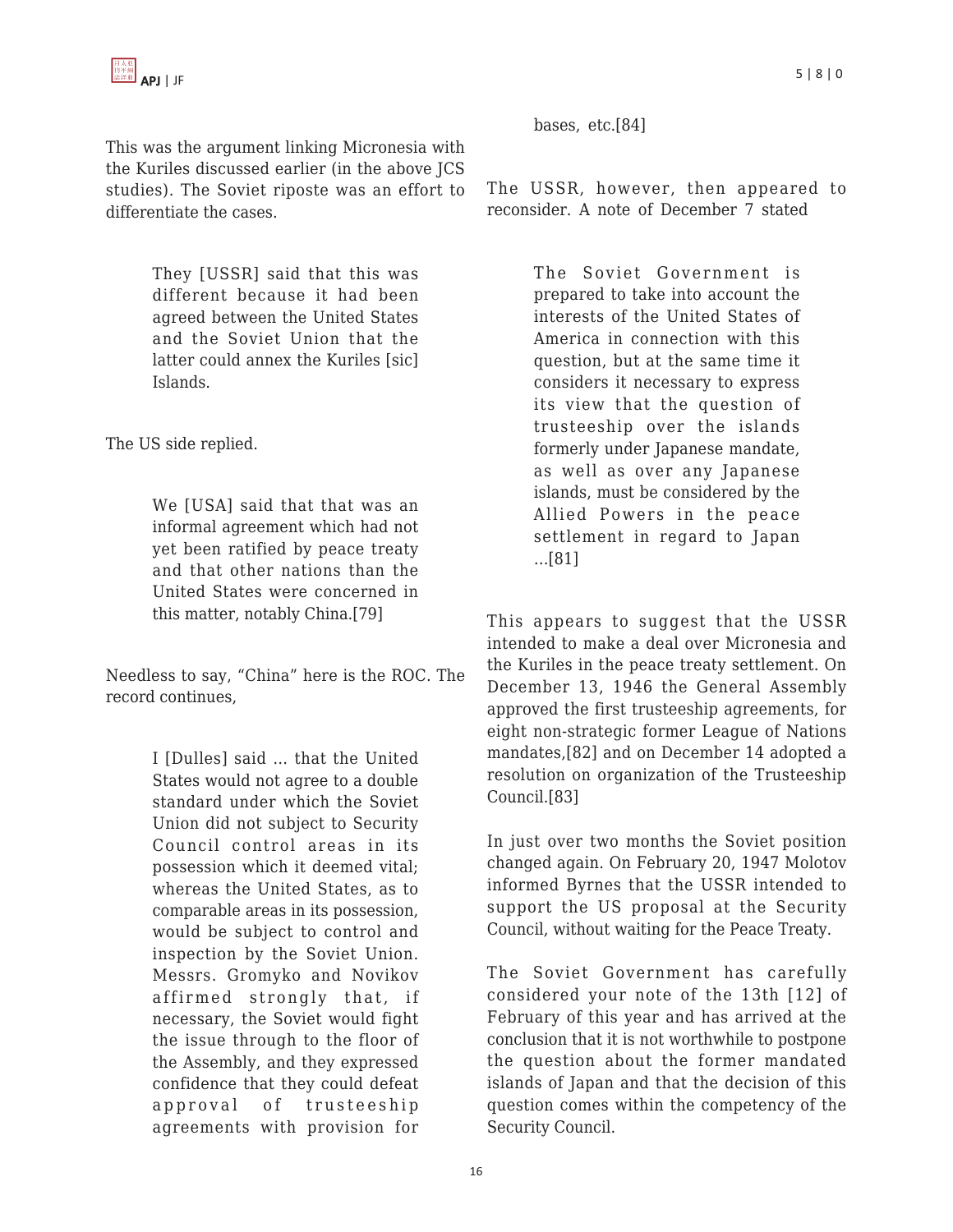As regards the substance of the question, the Soviet Government deems that it would be entirely fair to transfer to the trusteeship of the United States the former mandated islands of Japan, and the Soviet Government takes into account, that the armed might of the USA played a decisive role in the matter of victory over Japan and that in the war with Japan the USA bore incomparably greater sacrifices than the other allied governments.[84]

The author could not obtain Byrnes' "note of the 13th [12] of February replying to Molotov. However, available information appears to suggest three reasons for the Soviet change of attitude. (1) The USA limited the area of trusteeship application to Micronesia, (2) The Japanese Peace Treaty was expected to be concluded in the near future, and (3) A deal over the Kuriles.

For the area of trusteeship application, as seen in the next section, Byrnes sent a note to the British Ambassador on the same day as his note to Molotov (February 12). In it the USA justified its trusteeship proposal by differentiating Micronesia, a League of Nations mandate, from the other enemy territories. The revised US draft excluded the Nansei-Nanpo Shoto, such as Bonin, Okinawa and Iwo Jima, originally included in the trusteeship area (as denounced in the November 11 Pravda article). The USA stated that it was "proposing the agreement in full compliance with the trusteeship provisions of the Charter and was acting on the recommendation of the General Assembly of February 1946 which invited states administering former mandated territories to submit trusteeship proposals."[85]

After the Paris Peace Conference of July - October 1946, peace treaties were signed with Italy, Hungary, Romania and Finland on February 10, 1947, i.e., ten days before this Soviet note. Thus, it was widely expected that a Japanese peace treaty would be next, and would feature at the Foreign Ministers'

Conference to be held in March-April in Moscow.[86]

Finally, the Soviet attitude was apparently largely based on a deal over the Kuriles. This was discussed not only among the two countries' UN representatives (e.g., Dulles, Gromyko and Novikov etc.), but also at their Foreign Ministerial meetings. The record of the December 9 meeting shows that Byrnes repeatedly said he would communicate with "Mr. Dulles" before getting back to Molotov, who urged US acceptance of the Soviet position.[87]

Byrnes clearly indicated in his Memoirs that the Soviet change of attitude was because of linkage with the Kuriles.

> Mr. Molotov asked me to agree that the five permanent members of the Security Council should be regarded as "states directly concerned" in all cases. … Such a definition of "states directly concerned," I replied, was a matter of Charter interpretation within the United Nations itself, and should not be the subject of a bilateral arrangement between our two governments. I then added that I would bear his position in mind when considering the ultimate disposition of the Kurile Islands and the southern half of Sakhalin. This brought a very quick response. The Soviet Union, he said, did not contemplate a trusteeship arrangement for the Kuriles or Sakhalin; these matters had been settled at Yalta. I pointed out to him that Mr. Roosevelt had said repeatedly at Yalta that territory could be ceded only at the peace conference and he had agreed only to support the Soviet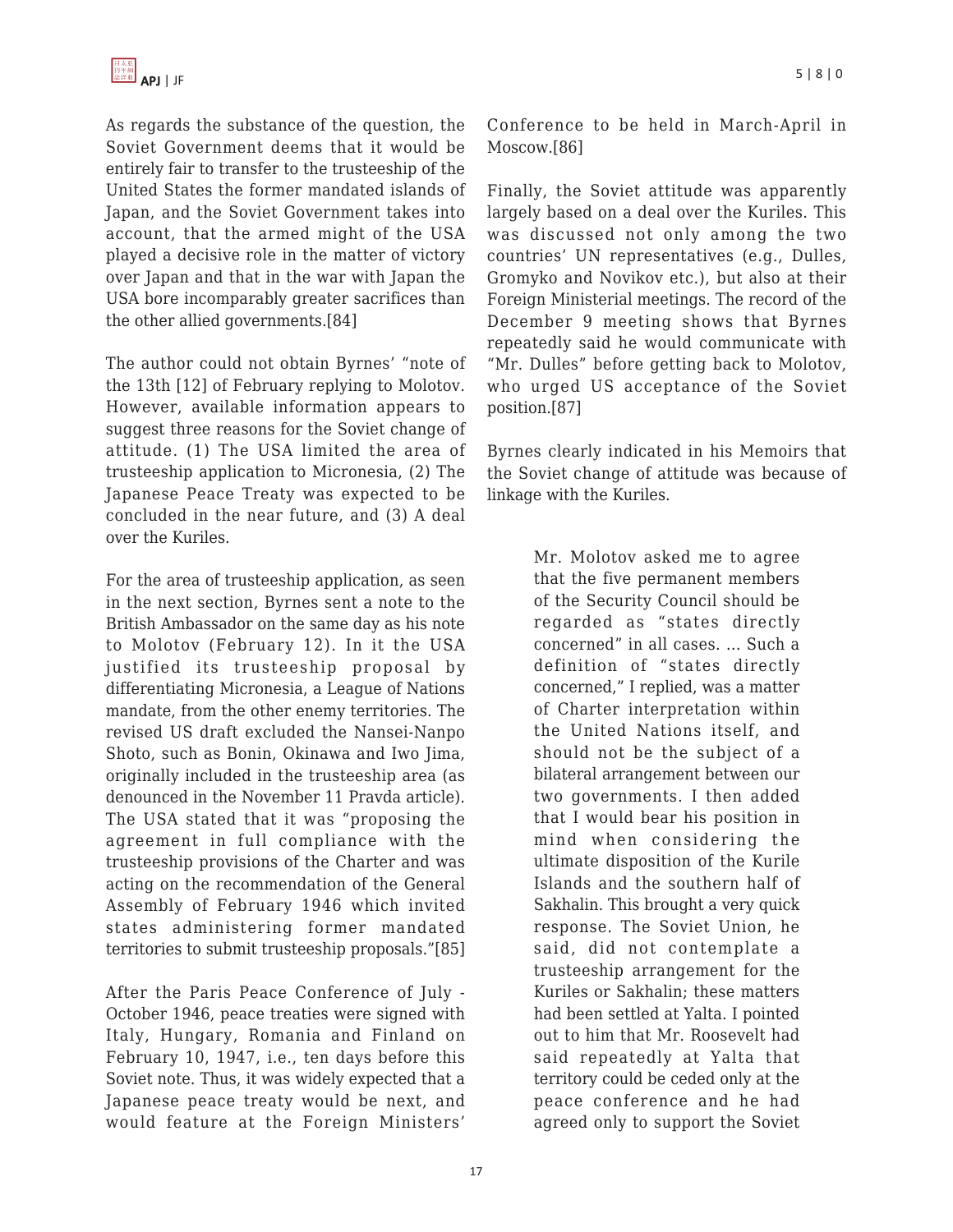

Union's claim at the conference. While it could be assumed that we would stand by Mr. Roosevelt's promise, I continued, we certainly would want to know, by the time of the peace conference, what the Soviet Union's at¬titude would be toward our proposal for placing the Japanese-mandated islands under our trusteeship. Mr. Molotov quickly grasped the implication of this remark.[88]

The Security Council later voted on the US trusteeship agreement. The USSR did not use its veto, and the issue was resolved smoothly in accordance with US intentions. Byrnes also wrote,

> I was delighted, but not surprised, to see that the Soviet representative voted in favor of our proposal.[89]

### **UK and Australia**

The USSR was not the only country to display a negative attitude to the US trusteeship policy. Western Allies such as UK and Australia had no objection to US control of Micronesia itself, and had since wartime even favored US annexation of these islands.[90] However, they responded negatively to the US proposal, arguing, as did the USSR, that it was premature, and should wait for the Japanese peace treaty.

On January 21, 1947 British Ambassador Lord Inverchapel sent a memorandum to the Secretary of State. It stated that the British Government "regard the action of the United States Government as a declaration of intention which cannot take effect in advance of the Peace Treaty with Japan and consider that it would be premature at this stage to place proposals formally before the Security Council."[91] In particular, from the British point of view such US action "would be open to the serious practical objection that it would confuse the issue about trusteeship for the former Italian Colonies."[92]

On the same day (January 21), Australian Ambassador Makin also sent a memorandum to the Secretary of State. It stated,

> In the view of the Australian Government, the ultimate solution of the ques¬tion of the Japanese mandated islands lies in their being controlled by the United States. At the same time the Australian Government does not regard this as an isolated question but as an integral part of a comprehensive settlement for the entire Pacific ocean area. To isolate the question of mandated islands from the settlement with Japan as a whole is, in the opinion of my Government, an approach almost untenable both politically and juridically.

> With the fullest desire, therefore, to support the ultimate objective of the United States, the Australian Government regards both the timing and the procedure as erroneous, and believes that the course proposed by the United States will have the effect of adding to the difficulties of achieving their objective.[93] …..The United States Government recently undertook… to support the claim of Australia to be a principal party in the negotiation of the Japanese settlement. In view of this the Australian Government finds it difficult to understand the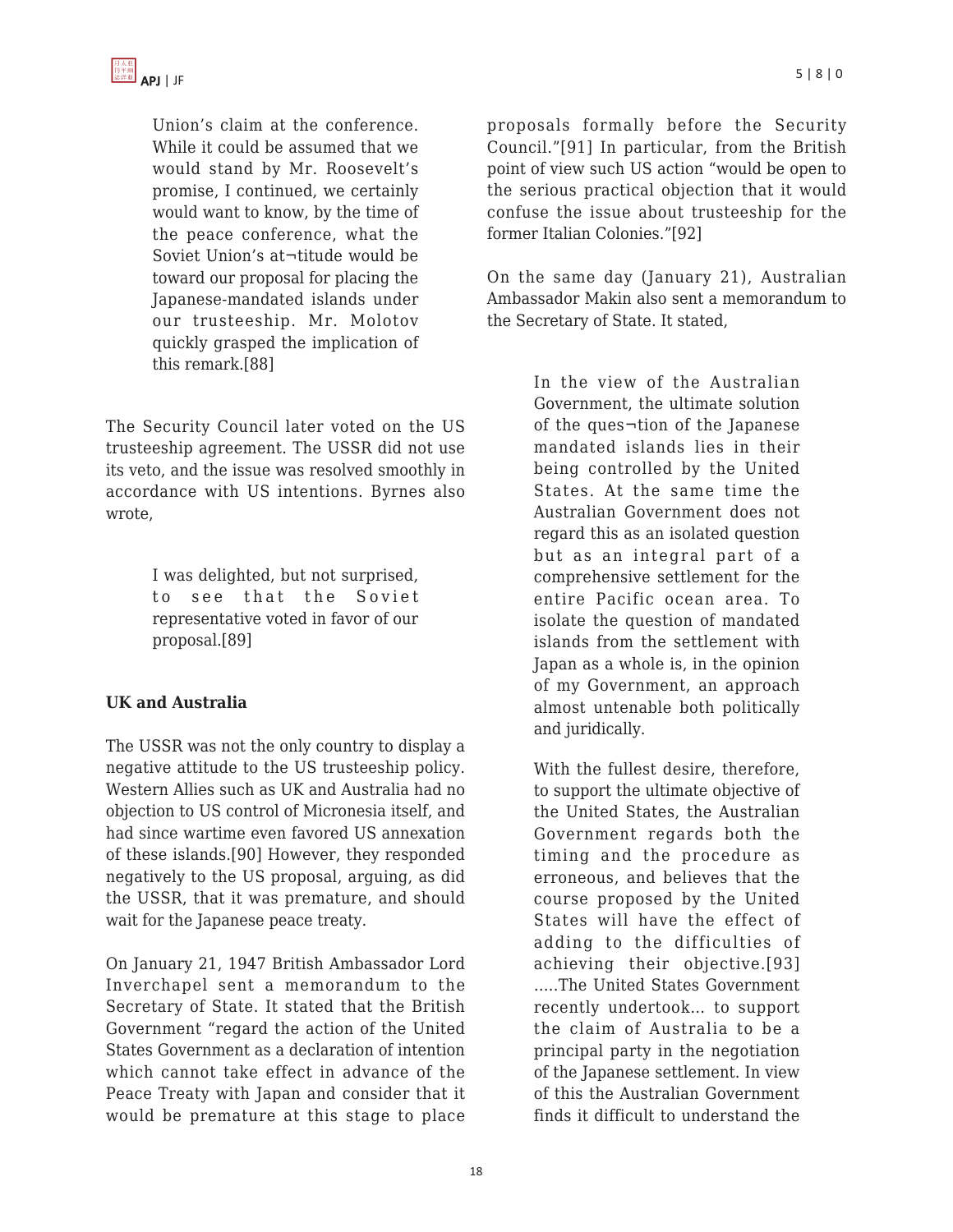approach made by the United States Government on the question of the mandated islands, which appears to disregard Australia's vital interest in the disposal of the territories concerned.[94]

In its reply of February 12 the USA defended its position.

> The United States Government has no desire to contribute to any confusion of the issue about the Italian colonies. It does not see any obvious or direct connection between the two cate¬gories of territories in question. Although the territories in both categories are under military occupation, the status of the former Japanese Mandated Islands, having been for many years under an international mandate and never having been under the sovereignty of Japan, appears to be entirely different from that of the Italian colonies in these respects.[95]

After the United States' formally submitted its draft trusteeship agreement to the Security Council on February 26, Australia proposed that the Security Council's decision be finally confirmed at the Japanese peace conference, and that states not members of the Security Council that participated in that war should have an opportunity to discuss the terms of trusteeship.[96] Following this, New Zealand and India asked to be allowed to participate in discussion.[97] At last, after the discussions were broadened to include representatives of Canada, India, the Netherlands and the Philippines, Australia withdrew its objections.[98]

On April 2, 1947 the Security Council unanimously approved the US draft agreement with only a few minor amendments.[99] Eleven UN trust territories were then created, ten of them former League of Nations mandates. The only change in the administrative authority from the pre-Second World War period, was in former Japanese-mandated Micronesia.[100]

### **Micronesia in the Peace Treaty Drafting**

In October 1946, when the General Assembly met in New York, the Peace Treaty Board, established in the Far Eastern Department of State Department, began post-war drafting of a peace treaty. Since the US decision to announce its trusteeship agreement plan had been taken around the same time, it appears that both the trusteeship agreement and the Japanese peace treaty were expected to be concluded in the near future. Soviet acceptance of the US trusteeship plan also apparently hinged on expectation of an imminent Japanese Peace Treaty, including a deal over the Kuriles. However, it took four years and five months from adoption of the trusteeship agreement (April 1947) to conclusion of the Japanese Peace Treaty (September 1951).

In the disposition of Micronesia, the various peace treaty drafts prepared in State Department from March 1947 focused mainly on Japanese renunciation. The dissolution of the League of Nations had not of itself terminated the Japanese administration, and it was therefore considered that the Peace Treaty must include Japan's formal renunciation of her interest in, title to, or right to administer the islands. These drafts also attempted to extend the UN resolution formula to the other territories, i.e., Nansei – Nanpo Shoto such as Okinawa and Bonin Islands, and the British drafts prepared in 1951 also focused on Japanese renunciation of Micronesia. The US-UK joint draft prepared in May 1951 became the Peace Treaty text cited at the beginning of this Chapter.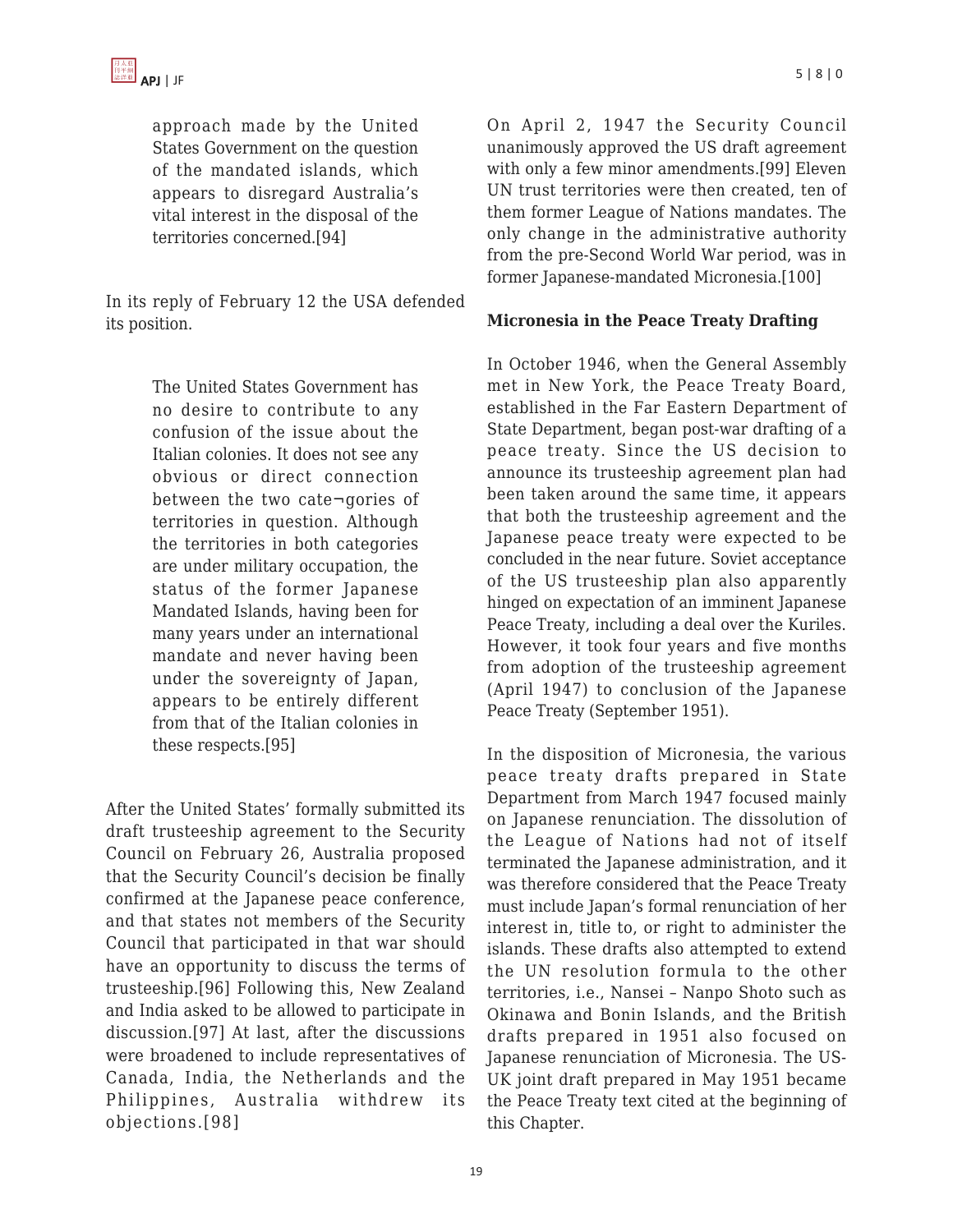#### **AFTER SAN FRANCISCO: THE END OF TRUSTEESHIP**

From signature of the trusteeship agreement until 1951, the islands of Micronesia were placed under civilian administration by the US Department of the Interior, except for most of the Marianas, which were soon returned to the Navy, and remained under Naval administration until 1961.[101] Some parts of the Marshalls also remained a closed area under Naval administration, and continued to be used for nuclear testing. The Northern Marianas, except Rota, were also closed, for use as a CIA training ground for guerillas to be landed in China.[102] However, in the whole Trust Territories of Pacific Islands (TTPI) consisting of more than 2000 islands, the number used for such military-related activities was very small, and there was no specific plan for using the others. For the USA, the greatest significance of the trusteeship was probably that it prevented enemies from using these islands' strategic potential.[103] The general public, including Americans, were not allowed to visit the islands, and inhabitants' travel overseas was also restricted.[104]



Yoshida Shigeru signs the San Francisco treaty

as John Foster Dulles (left), Dean Acheson and Styles Bridges, the ranking minority member of the Senate Armed Forces Committee, look on

US policy toward the TTPI changed radically in the 1960s. The Kennedy administration introduced the Peace Corps, and extended many US federal programs, especially in health and education, to the TTPI. Planning for the territory's future political status also began.[105] The major factor inducing this change in US policy was the independence movement of various UN trust territories that was developing then.[106] In 1965, the Congress of Micronesia was formed. Made up of representatives of the original six districts of TTPI (the Marshall Islands, Palau, Ponape, Truk, Yap, Saipan), it served for over a decade as the main agency of local self-government. In 1967 it established a Joint Committee on Future Political Status (JCFPS), which in 1969 issued a report recommending the TTPI's future status be that of a sovereign state. Following this report, the USA entered into formal negotiations to end the trusteeship and determine the islands' future political status. By 1975, with the independence of Papua New-Guinea, the other ten trusteeships created after the Second World War were all terminated. However, it took another fifteen years to terminate the TTPI.



Flag of the Trust Territories of the Pacific Islands

As mentioned earlier, the goal of a trusteeship was self-government, not necessarily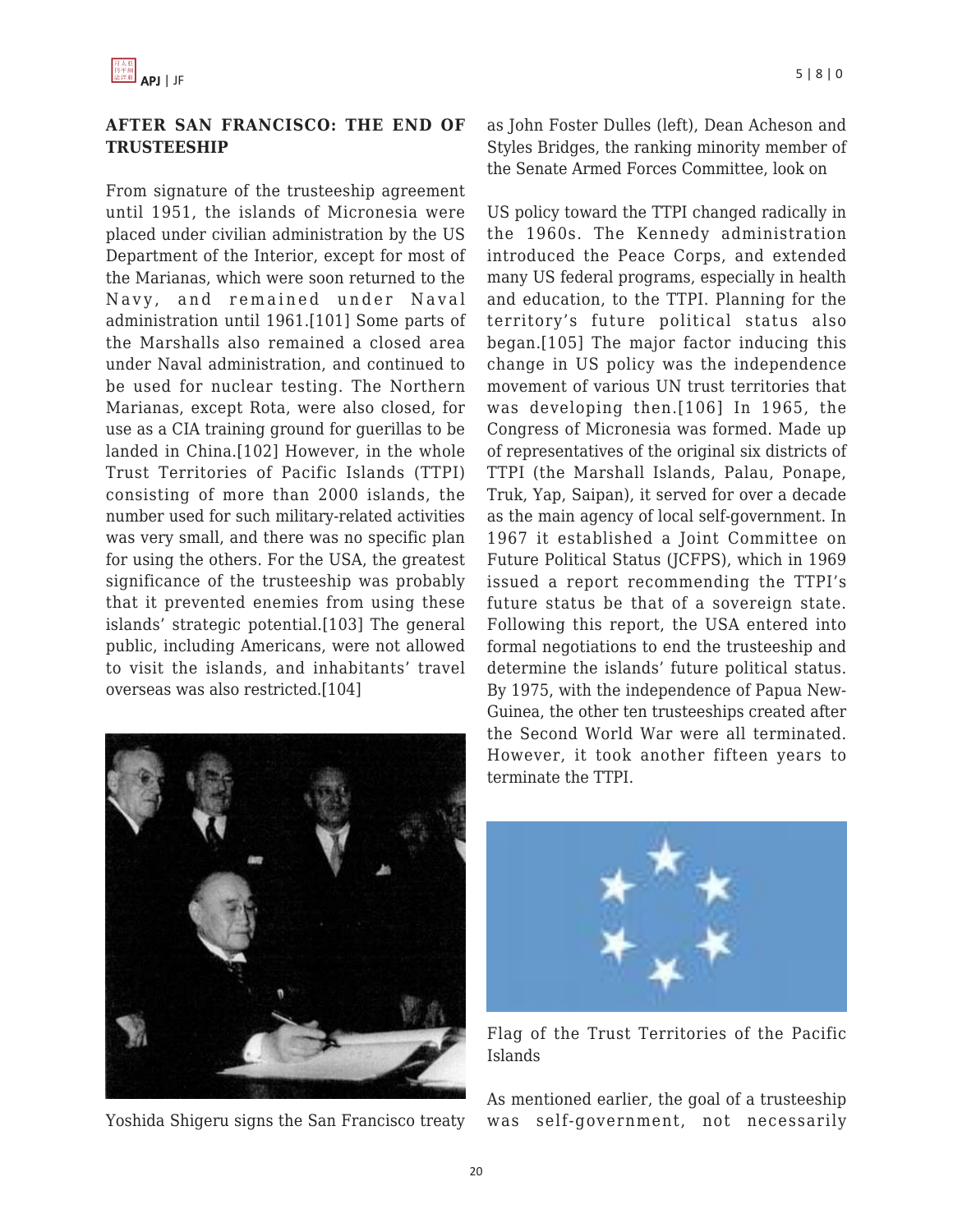independence. The critical decision to move Micronesia "into a permanent relationship with the US within our [US] political framework" was approved by President Kennedy and adopted in his National Security Action Memorandum No. 145 of 18 April 1962.[107] He appointed a commission under Anthony Solomon to prepare a plan to promote Americanization.[108] A major goal of the Solomon Plan (1964) was "for a huge infusion of money and procedure to bind Micronesia to USA and, when that had been achieved, to offer a choice (through a plebiscite) of independence or permanent affiliation with USA, which the planners were confident would give USA permanent control of Micronesia as it wanted for US strategic reasons."[109] The Solomon Plan was not formally adopted, but many of its proposals were implemented.

At the time when negotiations to terminate the TTPI began, the USA was facing a big turning point in its post-war world strategy involving a radical transformation in the Asia-Pacific regional international structure. In July 1969 US President Nixon announced the change in US Asian strategy that became known as the "Nixon doctrine". The new US policies included withdrawal from Vietnam, reduction of US military bases in Asia, and increases in the selfdefense effort of each country allied with the USA.[110] In addition, after return of the Bonin Islands to Japan in 1968, reversion of Okinawa was expected in the near future. There was no guarantee that the USA could freely continue to use its forward bases in Japan and the Philippines indefinitely. In addition, technological advances in weapons such as missiles could facilitate withdrawal of major forward defense lines as far back as Micronesia.[111] Thus the new US Asia policy increased Micronesia's strategic importance.

During the early stages of the status negotiations, the US government intended to keep all six districts of the TTPI together as a single entity, as did the UN. But, the TTPI declined the offer of US territorial status. The USA then offered "commonwealth" status, similar to that of Puerto Rico. Under increasing pressure to release the TTPI, and also with the primary interest in it as a strategic fall-back area, US administrators, especially in the military, acted to bond the Northern Mariana Islands more closely to the USA by offering more jobs and money, higher pay, better schools with more qualified teachers, better hospitals, roads and other facilities. If the Marianas chose independence, they would lose these extra privileges.[112]

Thus the Marianas were encouraged to break away from the rest of Micronesia and join Guam as a US territory. As Crocombe wrote, "(a)lthough this was not US official policy – at least not acknowledged as such – it is what happened."[113] In 1975, after a plebiscite, the Marianas separated from the other TTPI districts, to establish a Commonwealth of the Northern Marianas Islands (CNMI) in political union with the USA.[114] The US military's goal of annexing Micronesia was finally realized in the CNMI, but by the inhabitants' choice. As a result, the CNMI became the US forward base and defense line of the US territories in the Pacific.[115]

Negotiations with the remaining TTPI districts took almost a decade longer. In 1978 they voted on a Constitution. Yap, Turk, Ponape and the new Kosrae TTPI districts ratified a Constitution, forming the Federated States of Micronesia (FSM). The Marshall Islands and Palau ratified separate constitutions in 1979 and 1981 respectively, breaking away from the FSM, gaining self-government, and choosing free association with the USA for their future political status.

The Compact of Free Association defines the basic relationship between the USA and these associated states.[116] It recognizes an Associated State as sovereign, self-governing with the capacity to conduct foreign affairs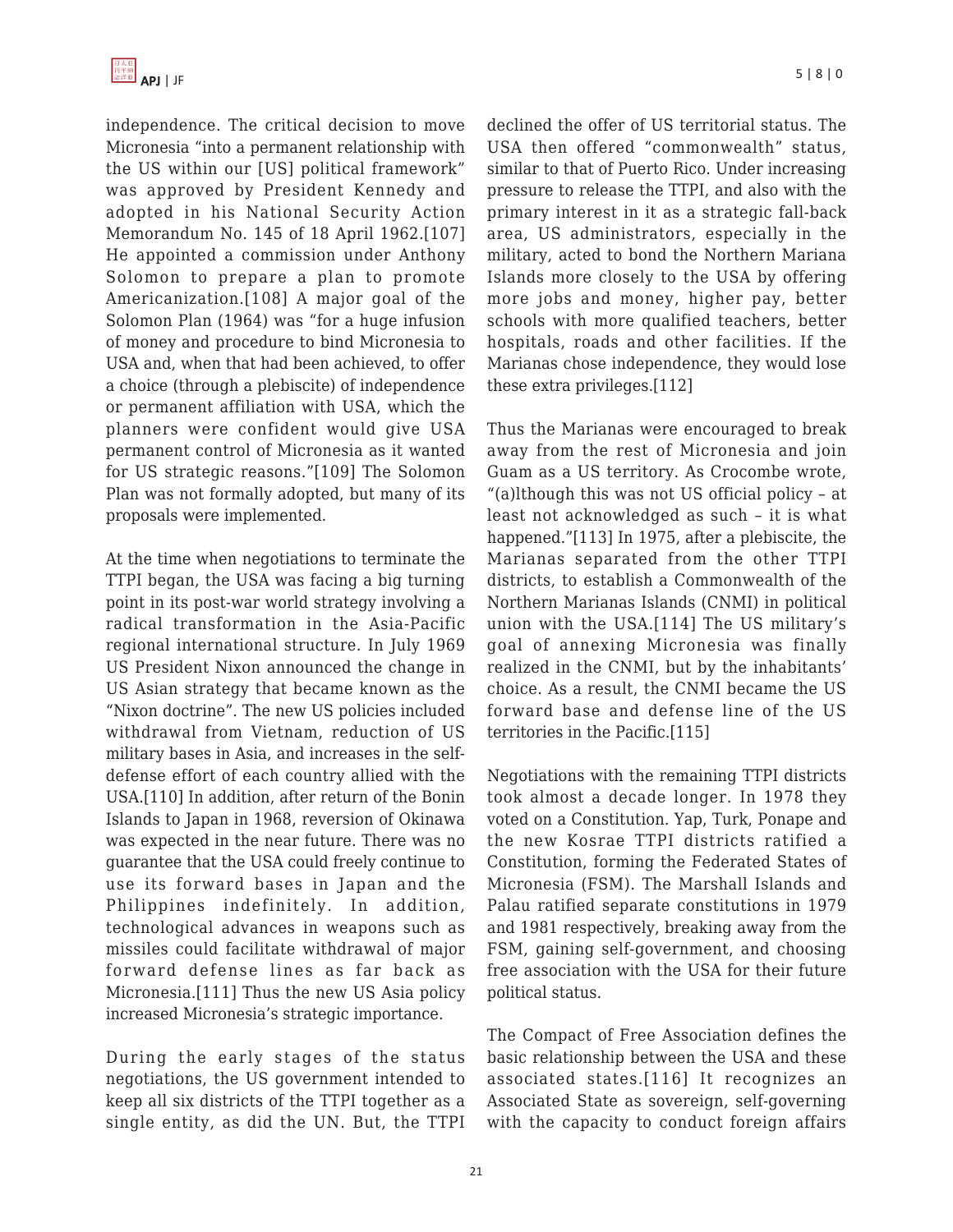

consistent with the terms of the Compact. It sets the nature and amount of US economic assistance, and places full authority and responsibility for security and defense matters with the USA. Associated States are expected to refrain from actions that the US government sees as "incompatible with its authority and responsibility for security and defense", and are therefore obliged to consult the US government in conducting their foreign affairs.[117] So if an Associated State engages in foreign policy moves viewed by the USA as "incompatible" with its defense responsibilities, it would be subject to potentially heavy economic penalties. These provisions are nonreciprocal; the Associated State has no say over US foreign or defense affairs.[118] In the words of Richard Herr, Free Association is the mechanism for "re-invention of the nineteenthcentury concept of the 'protected states'."[119] The Micronesian states had to negotiate with the USA from a weak position, having grown heavily dependent on US assistance.

The governments of the FSM and the Republic of Marshall Islands (RMI) signed the Compact of Free Association in 1982, and it came into force in 1986. A major subsidiary agreement of the Compact with the Marshall Islands allows continued use for up to thirty years of the US Army missile test range at Kwajalein atoll. Although post-TTPI arrangements were made, the trusteeship was not terminated until 1990. By Article 83 of the UN Charter, the trusteeship status of a strategic area can be altered only by UN Security Council resolution. Denouncing the Free Association system as "new colonial rule", not to mention the Commonwealth arrangement with the Marianas, the USSR regularly vetoed the trusteeship termination resolution.[120]



Kwajalein atoll test range

However, the dramatic changes in Soviet foreign policy in the late 1980s brought the end of trusteeship in Micronesia. On December 23, 1990, one year after the "end of the Cold War" declaration at the US-USSR Malta summit, the FSM, RMI and CNMI officially ended their trusteeship by Security Council resolution, and on 9 August 1991 the FSM and RMI joined the UN.[121]

Palau's government signed the Compact of Free Association with the USA in 1986. However, Palau's Constitution, which precluded nuclear activity, and US policy of neither confirming nor denying its use of nuclear-armed vessels, meant that it could not take effect until approved by the Palauan people in 1994. The USA wanted access for its military – nuclear or otherwise - but the Constitution mandated seventy-five percent voter approval to override the nuclear ban,[122] and seven plebiscites failed to make the change. In the meantime, the USA kept pressuring the Palauans to change their minds by various means, including withholding funds.[123] After the sixth plebiscite, the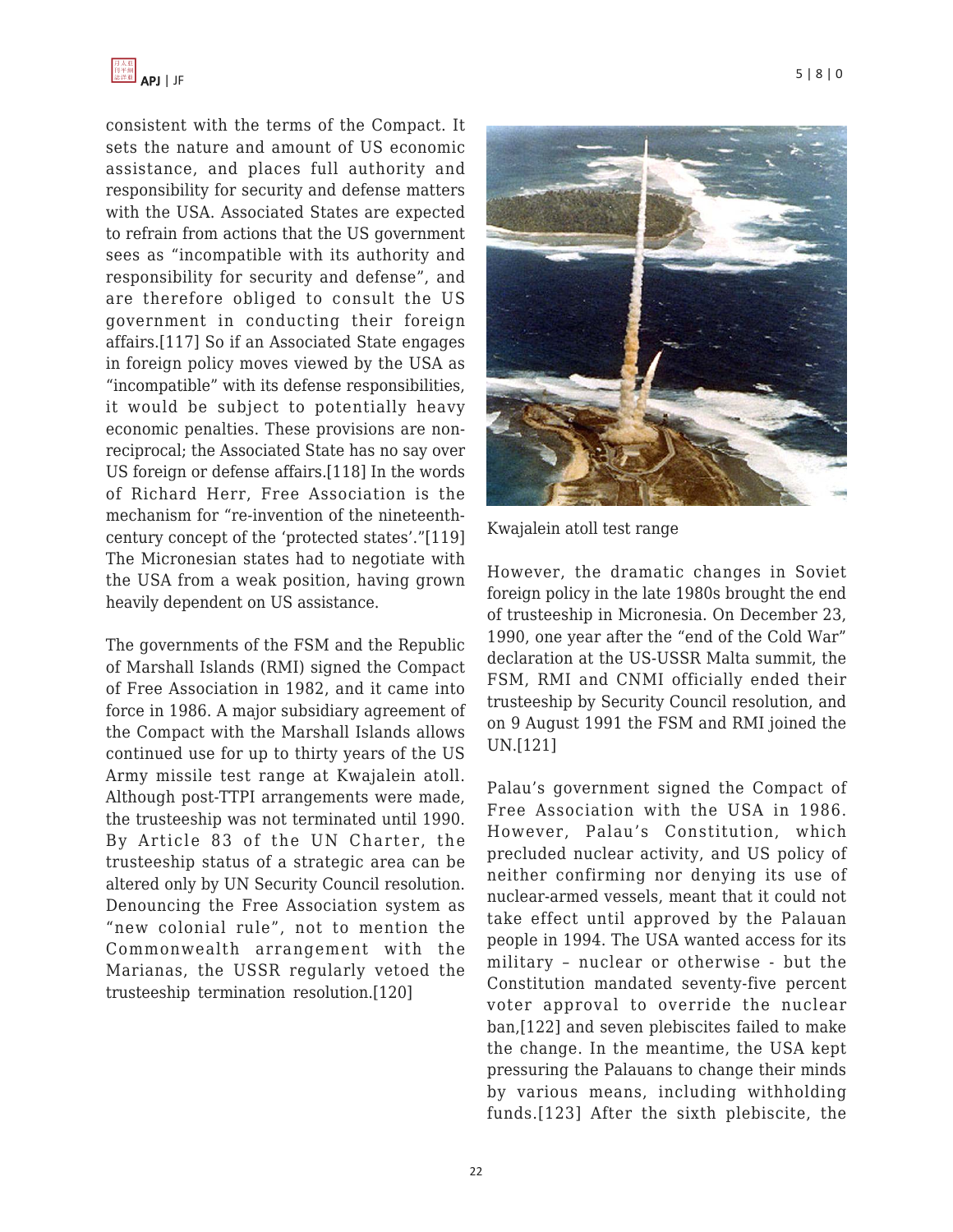Constitution was amended, reducing the nuclear ban waiver requirement to a simple majority. On November 9, 1993, in the eighth plebiscite, sixty-eight percent of those voting approved the Compact.[124] On October 1, 1994, with Palau moving to Free Association with the USA, all UN trust territories disappeared.

The US "post-Cold War" security policy maintains strong focus on the Pacific region, and the Compact continues to provide a strategic insurance as well as valuable resources for it, particularly in the area of missile defense testing and development. Many economic provisions, including federal financial and program assistance, as well as the defense provisions, expired on the Compact's fifteenth anniversary for the FSM and RMI (2001), but renegotiation resulted in new twenty-year agreements in 2003. For the ROP, US economic assistance expires in fifteen years (2009), and its defense responsibility in fifty years (2044). The Compact itself has no expiration date, thus Free Association continues, unless both parties agree to end it. The "American Lake" thus continues even after the end of trusteeship in Micronesia.

### **SUMMARY**

US Government interest in the Pacific Islands has always been predominantly military and strategic. The idea of placing Micronesia under UN trusteeship with military bases existed in the Yalta blueprint. However, those bases were to be part of a US contribution to an "International Police Force" anticipating international cooperation, including with the USSR. For Micronesia, the foundation of the San Francisco System was laid in April 1947 by action of the UN Security Council, with Soviet consent. The concept of strategic trusteeship developed in embryonic form in the era of conventional warfare, but the atomic bomb, ironically first dispatched from Micronesia, introduced a new era.[125] To satisfy both strategic interests and diplomatic requirements, US policy on post-war Micronesia was formulated so as to alter the UN Charter's trusteeship provisions. Negotiating astutely in the UN, the USA secured exclusive control of Micronesia. John Foster Dulles, who was involved in the key negotiations, later played the central role in drafting the Japanese Peace Treaty.

As mentioned earlier, trusteeship is a transitional arrangement, and not a final disposition of territorial sovereignty. No expiry date was specified for the TTPI, i.e., the USA gained indefinite control of the islands. The TTPI was an "unresolved problem" created by the Cold War. Following the end of the US-USSR Cold War, the TTPI came to an end in the early 1990s. As far as the Micronesian Islands are concerned, the "unresolved problem" of sovereignty was settled. Their continuing peculiar status, however, is a remnant of the Cold War, developed during the 1960s and 1970s, when the Asia-Pacific region was experiencing a structural transformation. The Micronesian economies remain heavily dependent on US funding today. In defense and security affairs, Micronesia is part of US territories. A contemporary implication of the San Francisco System is thus still observed in Micronesia's status.

This article originated as chapter 4 of Cold War Frontiers in the Asia-Pacific: Divided Territories in the San Francisco System (Oxford and New York, Routledge, 2007), and is reproduced here by kind permission of the publisher. It appears here with a new introduction in a slightly edited form. Posted at Japan Focus on August 10, 2007.

See the related article by Kimie Hara, [Cold War](http://japanfocus.org/products/details/2211) [Frontiers in the Asia-Pacific: The Troubling](http://japanfocus.org/products/details/2211) [Legacy of the San Francisco Treaty](http://japanfocus.org/products/details/2211).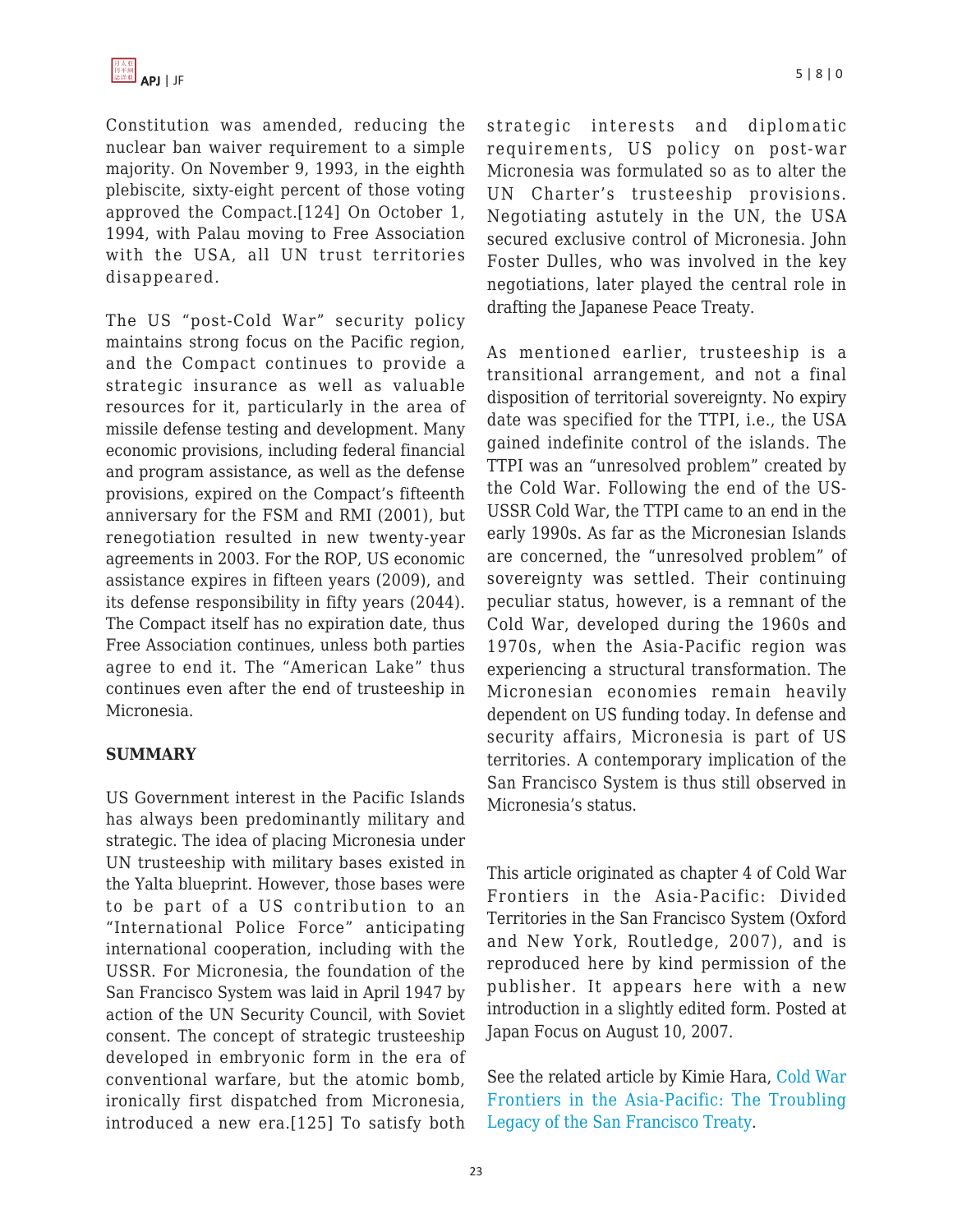# **Notes**

1. Conference for the Conclusion and Signature of the Treaty of Peace with Japan, San Francisco, California, September 4-8, 1951, Record of Proceedings, p.314.

2. Gary Smith, Micronesia; Decolonisation and US Military Interests in the Trust Territory of the Pacific Islands, Peace Research Centre, Research School of Pacific Studies, Australian National University, 1991, p.2.

3. Ibid.; Current Notes, No.23, 1952, p.40; Donald F. McHenry, Micronesia: Trust Betrayed, Altruism vs Self Interest in American Foreign Policy, New York and Washington: Carnegie Endowment For International Peace, 1975, p.6; Carl Heine, Micronesia at the Crossroads, A Reappraisal of the Micronesian Political Dilemma, Honolulu: An East-West Center Book, The University Press of Hawaii, 1974, p.3.

4. Ron Crocombe, The Pacific Islands and the USA, Rarotonga and Suva: Institute of Pacific Studies, University of the South Pacific, and Honolulu: Pacific Islands Development Program, East-West Center, 1995, p.xxv; Harold F. Nufer, Micronesia under American Rule: An Evaluation of the Strategic Trusteeship (1947-77), Hicksville, New York: Exposition Press, 1978, p.26.

5. Roger W. Gale, The Americanization of Micronesia: A Study of the Consolidation of U.S. Rule in the Pacific, Washington DC: University Press of America, 1979, p.53.

6. FRUS: The Conferences at Malta and Yalta 1945, p.859. This later became Article 77 of the UN Charter adopted on October 24 that year. I 7. Gale, op.cit., p.53.

8. Ibid.

9. Between 1946 and 1958, at least sixty-six nuclear tests were conducted at Bikini and Eniwetok atolls. [Peter Hayes, Lyuba Zarsky and Walden Bello, American Lake, Nuclear Peril in the Pacific, Harmondsworth, England: Penguin, 1986, p. 72; Kobayashi Izumi, America gokuhi bunsho to shintaku tochi no shuen – soromon hokoku, mikuroneshia no dokuritsu (US Confidential paper and Termination of the U.N. Trusteeship – Solomon Report, Independence of Micronesia), Tokyo: Toshindo, 1994, p.13-4.]

10. US President F. D. Roosevelt, an earnest promoter of the UN, died before the conference, and was replaced by Truman.

11. Gale, op.cit., p.60.

12. FRUS 1947, Vol. I, pp.258-78; Nufer, op.cit., p28.

13. Stanley DeSmith, Microstates and Micronesia, New York: New York University Press, 1970, p.132; Gale, ibid., p.63.

14. RG59, Records of Harley A. Notter, 1939-45, Records of the Advisory Committee on Post-War Foreign Policy 1942-45, box 63, NA.

15. Ibid., box 64.

16. Ibid.

17. Ibid.

18. Ibid.

19. On February 11,1922, Japan and USA signed a convention, by which Japan granted the USA and its nationals equality with Japan in cable rights, pledged that "no military or naval bases shall be established or fortifications erected in the territory" promised to send the USA a duplicate of its annual report to the Council of the League of Nations, etc. (T-328, pp.8-9, ibid.)

20. T-367, p.14, ibid.

21. T-345, ibid.

22. For example, in 1898, the US military took over Guam in the Spanish-American War, and annexed Hawaii. It also attempted to acquire other Spanish colonies in Micronesia, but was beaten to it by Germany. Wake Island was annexed as a US cable station. In 1899 the USA acquired Eastern Samoa (American Samoa).

23. Glen Alcalay, "Pacific Island Responses to U.S. and French Hegemony", Arif Dirlik ed., What is in a Rim: Critical Perspectives on the Pacific Region Idea, 2nd Edition, Boulder, Colo.: Rowman & Littlefield Publishers, Inc., 1998, p.310.

24. For a discussion of JCS 183, see Robert D. Eldridge, "Okinawa in U.S. Postwar Strategic Planning, 1942-46", Kobe daigaku daigakuin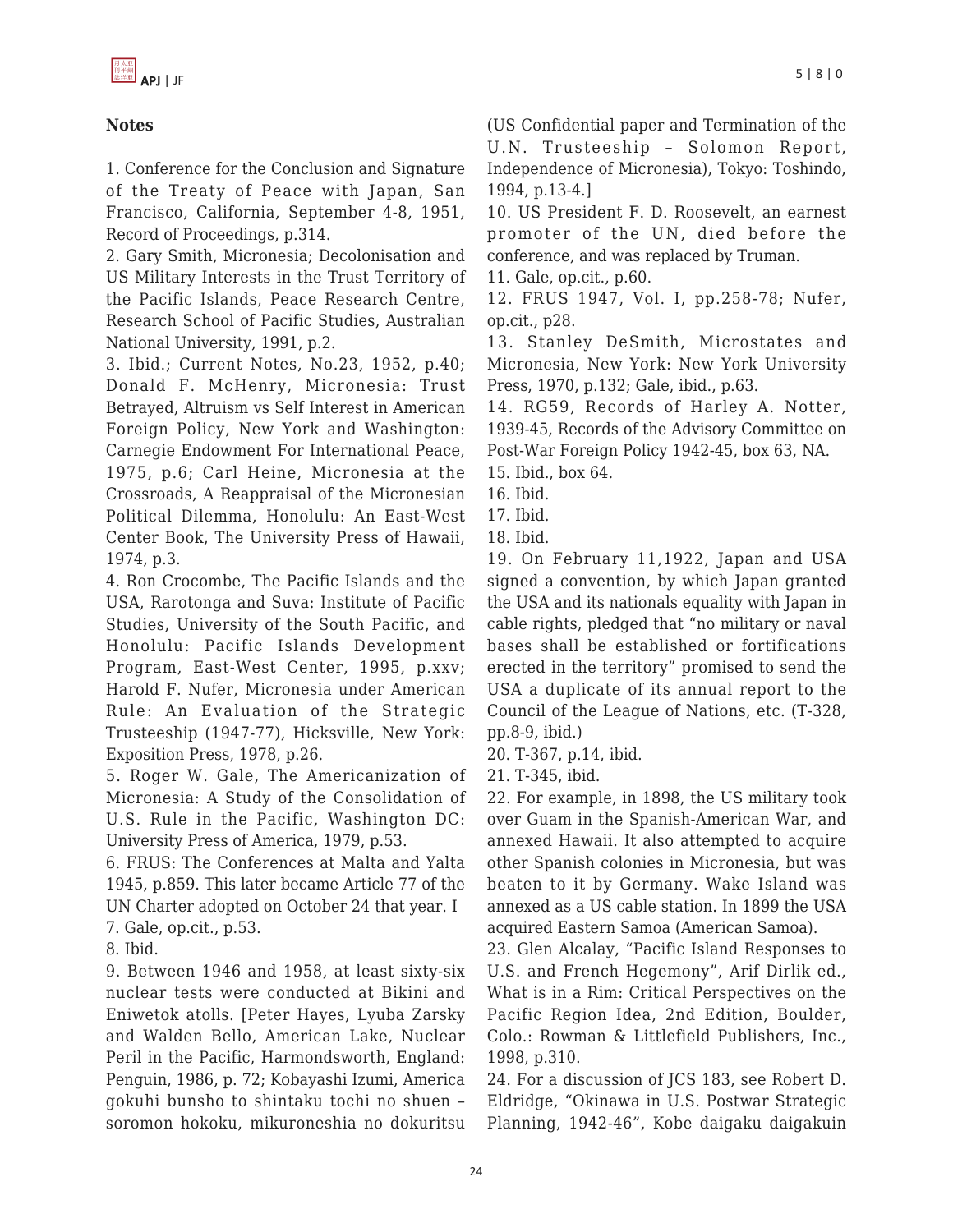hogaku kenkyu-kai, Rokkodai ronshu, hogaku seijigaku-hen, Vol. 45, No.3, March 1999a, pp. 64-71; Gabe Masaaki, "Bei togo sanbo honbu ni okeru okinawa hoyu no kento, kettei katei – 1943 nen kara 1946 nen –", Keio gijuku daigaku hogakubunai hogaku kenkyu-kai, Hogaku kenkyu, Vol. 69, No.7, July 1996, pp. 84-87.

25. "JCS 183/6, Air Routes Across the Pacific and Air Facilities for International Police Force: Air Bases Required for use of an International Military Force (April 10, 1943)," cited in Eldridge, op.cit., 1999a, p.68.

26. Ibid., p. 70.

27. Kobayashi, op.cit., 12.

28. New York Times, March 29 and April 3, 1945; Gale, op.cit., p.52.

29. Gale, ibid., p.53; FRUS 1945, Vol. I, General: The United Nations, p.311-312.

30. "Japan: United States: Disposition of the Mandated Islands (CAD-335, preliminary, January 26, 1945)", RG59, Records of Harley A. Notter, 1939-45, Records relating to Miscellaneous Policy Committees 1940-45, box 116, NA.

31. Ibid.

- 32. Ibid.
- 33. Ibid.
- 34. Ibid.

35. Ibid. This recommendation of international trusteeship was approved at the Inter-Divisional Area Committee on the Far East of State Department held on January 25, 1945, before the Yalta Conference, in State Department. (RG59, Records of Harley A. Notter, 1939-45, Records relating to Miscellaneous Policy Committees 1940-45, box 119, NA.)

36. FRUS 1945: The Conference at Malta and Yalta, pp.78-81.

37. Gale, op.cit., p.53.

38. Dorothy Richard, United States Naval Administration of the Trust Territory of the Pacific Islands, Washington: Government Printing Office, 1957, v.3, p.13; Gale, op.cit., pp.54-55.

39. FRUS: The Conferences at Malta and Yalta

1945, p.859.

40. "Memorandum by the Secretaries of State, War, and Navy to President Truman, Washington, April 18, 1945", FRUS 1945, Vol. I, pp.350-351.

41. Text of this draft (the 16th draft of US proposals for trusteeship made since the beginning of interdepartmental consideration early in 1945) was adopted by the US delegation at its nineteenth meeting on April 26. After clearance by telegraph with the War and Navy Departments copies were transmitted to the Acting Secretary of State by tele¬gram on April 27, and to President Truman in memorandum of May 1.

42. (Article 43) "1. All Members of the United Nations, in order to contribute to the maintenance of international peace and security, undertake to make available to the Security Council, on its call and in accordance with a special agreement or agreements, armed forces, assistance, and facilities, including rights of passage, necessary for the purpose of maintaining international peace and security.; 2. Such agreement or agreements shall govern the numbers and types of forces, their degree of readiness and general location, and the nature of the facilities and assistance to be provided.; 3. The agreement or agreements shall be negotiated as soon as possible on the initiative of the Security Council. They shall be concluded between the Security Council and Members or between the Security Council and grounds of Members and shall be subject to ratification by the signatory states in accordance with their respective constitutional process."

43. The Charter of the United Nations, Scranton, Pennsylvania: The Haddon Craftmen, 1945, pp.196-199. Underlined by author.

44. Scholarly Resources, Inc., Microform Publication: U.S. State-War-Navy Coordinating Committee, Policy Files, 1944-1947, Microfilm Roll No.8, NA.

45. The UK placed Tanganyika, the Cameroons and Togoland under trusteeship. So did Australia for New Guinea, Belgium for Ruanda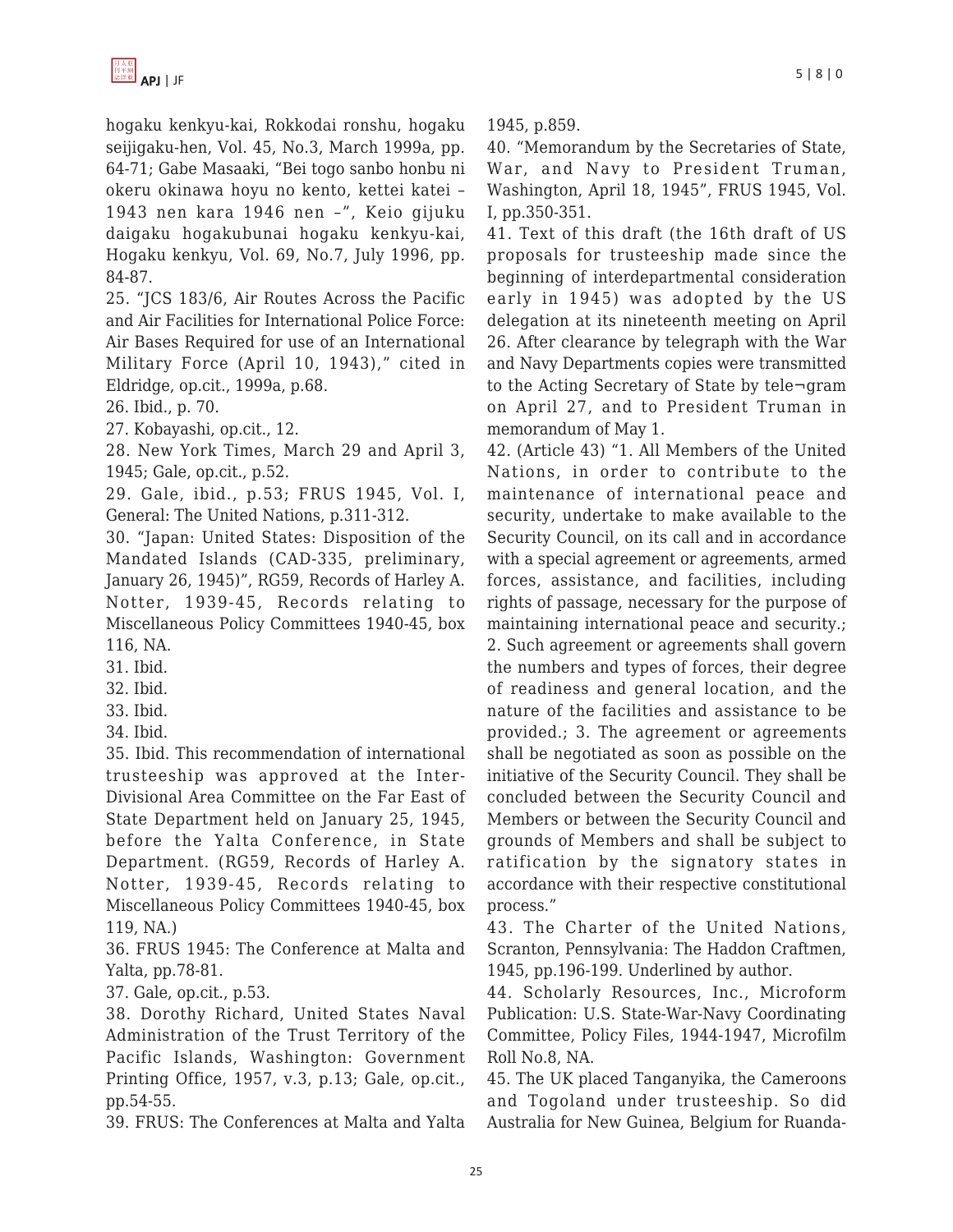Urundi, and New Zealand for Western Samoa. Nauru became a trust territory jointly administered by the UK, Australia and New Zealand. France agreed to place its portions of Togoland and the Cameroons under trusteeship as well. Somaliland was an Italian trust territory.

46. Walter Millis (ed.), James Forrestal, The Forrestal Diaries, New York: Viking Press, 1951, p.216, p.130-131; Gale, op.cit., p. 56.

47. Gale, ibid., p.56-58. Kobayashi, p.14.

48. (JCS570/5-SWNCC249/1) JCS1619/1, p.23; SWNCC 59/2, p.49, Microfilm LM54 Roll 8, NA. ["Nansei Shoto" is the chain of islands located south-west of the Japanese main islands, stretching between Kyushu and Taiwan. "Nanpo Shoto" is another chain of islands located south of mainland Japan, and north of Micronesia.

49. JCS1619/1, p.11, ibid.

50. JCS1619/1, p.11, op.cit..

51. The Report continues, "In view of the USSR's proposal that she be given a unilateral trusteeship over Tripolitania, it is extremely doubtful that the United States would be successful in obtaining an exclusive trusteeship over the Japanese Mandates. The USSR, in all probability, will be granted, at most, participation in any trusteeship established over Tripolitania, and may be denied any status other than that of an interested party. With this as a precedent, she would strongly oppose any decision to grant an exclusive trusteeship over the Japanese Mandates to the United States." (JCS1619/1, p.25-26, Appendix "B"; SWNCC 59/2, pp.51-52, Appendix "B". Microfilm LM54 Roll 8, NA.)

- 54. Ibid..
- 55. JCS1619/1, p.15, Appendix "A", ibid.
- 56. JCS1619/1, p.19, Appendix "A", ibid.
- 57. JCS1619/1, p.29, Appendix "B", ibid.
- 58. Ibid.
- 59. SWNCC59/2, p.48, JCS1619/1, p.22, ibid.

60. A. J. McFarland, Colonel, US Army, Secretary in a memorandum addressed to SWNCC on 11 July 1946 wrote "A careful consideration of these proposals (contained in SWNCC59/1 and SWNCC 59/2) does not change the view of Joint Chiefs of Staff as to the necessity for obtaining United States sovereignty over the Japanese Mandated Islands, nor their view as to the necessity for obtaining sole trusteeship in the Ryukyus." SM-6245, SWNCC 59/3, p.63, Enclosure, Microfilm LM54 Roll 8, NA.

61. FRUS 1946, Vol. I, p.624.

62. Ibid., p. 568, p.683 (footnote 62), p.686.

63. Ibid., p.628.

- 64. Ibid., p.637.
- 65. Ibid., p.637.
- 66. Ibid., pp.659-660.

67. James F. Byrnes, Speaking Frankly, London: William Heinemann,1947, pp.219-221. 68. Ibid.; The Forrestal Diaries, op.cit., pp.213-214; FRUS 1946, Vol. I, pp.659-660.

- 69. FRUS 1946, Vol. I, p.674.
- 70. Ibid., pp.219-221.
- 71. FRUS 1946, Vol.I, p.669.
- 72. Ibid., pp.679-680.
- 73. Ibid.
- 74. Ibid., p.682.

75. United Nations, Official Records of the General Assembly, First Session, Second Part, Fourth Committee, Part I, p.76.; FRUS 1946, Vol. I, pp.675-6. (Editorial Note)

76. Earlier on August 20, the following instruction was sent from State Department (Acting Secretary of State) to the Charge in Australia (Minter). "You may state it is your personal assumption that US Govt intends to place these islands under trusteeship. You should further inform Australians that, re Japanese Mandated Islands and any other Japanese territories which US may administer under trusteeship, we prefer the 'states directly concerned' be kept to absolute minimum. In fact, we would prefer to submit draft agreements to General Assembly or Security Council as sole 'state directly concerned' after consulta¬tion with all interested states." (FRUS 1946, Vol. I, p.617.)

77. FRUS 1946, Vol. I, pp.690 – 691.

<sup>52.</sup> Ibid.

<sup>53.</sup> Ibid.